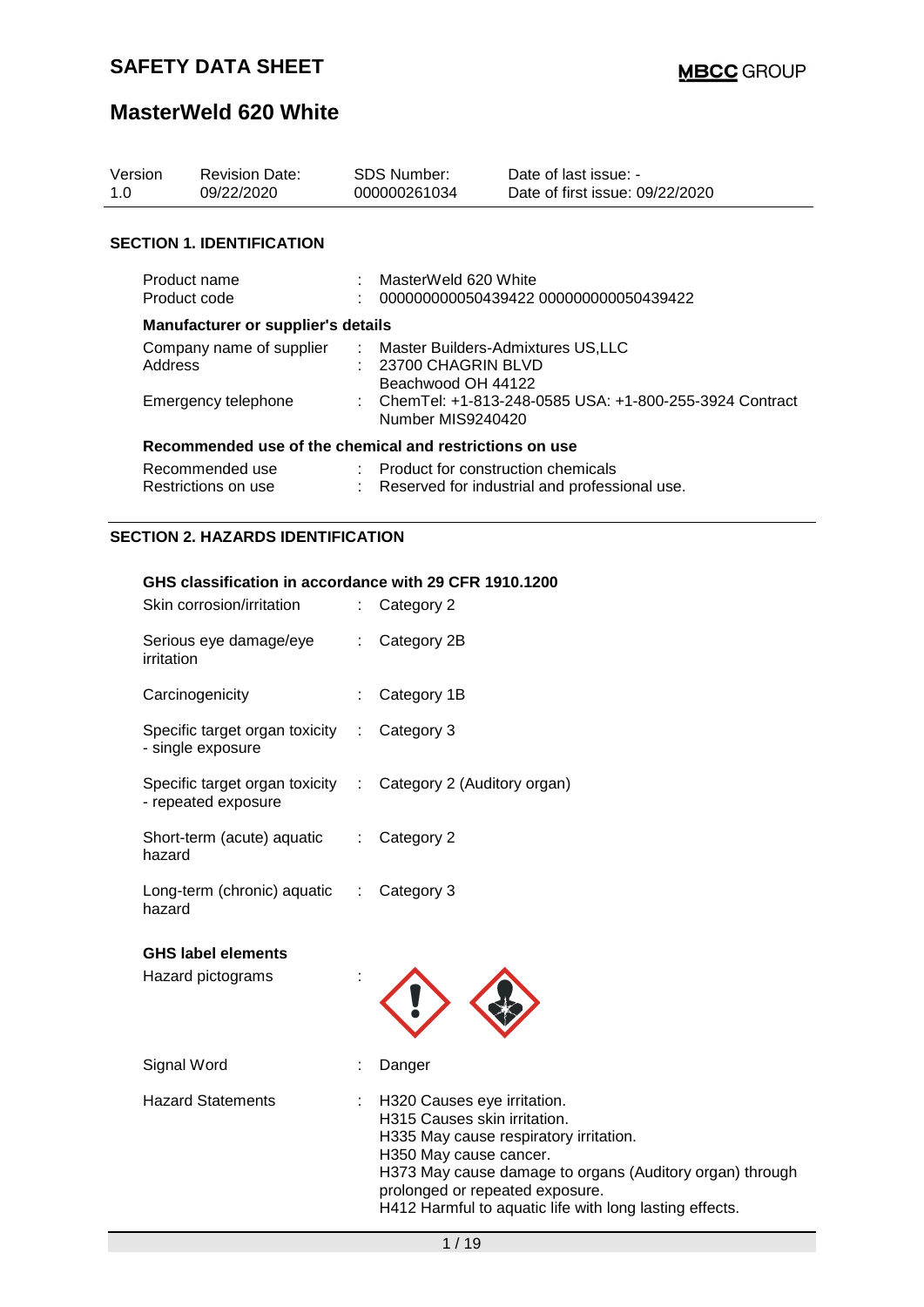# **MasterWeld 620 White**

| Version                         | <b>Revision Date:</b><br>09/22/2020        | SDS Number:<br>000000261034                                                                                              | Date of last issue: -<br>Date of first issue: 09/22/2020                                                                                                                                                                                                                                                                                                                                                                                                                                                                                                                                                      |
|---------------------------------|--------------------------------------------|--------------------------------------------------------------------------------------------------------------------------|---------------------------------------------------------------------------------------------------------------------------------------------------------------------------------------------------------------------------------------------------------------------------------------------------------------------------------------------------------------------------------------------------------------------------------------------------------------------------------------------------------------------------------------------------------------------------------------------------------------|
|                                 |                                            | H401 Toxic to aquatic life.                                                                                              |                                                                                                                                                                                                                                                                                                                                                                                                                                                                                                                                                                                                               |
| <b>Precautionary Statements</b> |                                            | <b>Prevention:</b><br>face protection.<br>and understood.<br>handling.                                                   | P280 Wear protective gloves/ protective clothing/ eye protection/<br>P201 Obtain special instructions before use.<br>P271 Use only outdoors or in a well-ventilated area.<br>P273 Avoid release to the environment.<br>P202 Do not handle until all safety precautions have been read<br>P260 Do not breathe dust or mist.<br>P264 Wash face, hands and any exposed skin thoroughly after                                                                                                                                                                                                                     |
|                                 |                                            | <b>Response:</b><br>CENTER/ doctor.<br>to do. Continue rinsing.<br>and water.<br>tion.<br>or doctor/physician.<br>reuse. | P308 + P311 IF exposed or concerned: Call a POISON<br>P305 + P351 + P338 IF IN EYES: Rinse cautiously with water<br>for several minutes. Remove contact lenses, if present and easy<br>P314 Get medical advice/ attention if you feel unwell.<br>P304 + P340 IF INHALED: Remove person to fresh air and<br>keep comfortable for breathing.<br>P303 + P352 IF ON SKIN (or hair): Wash with plenty of soap<br>P332 + P313 If skin irritation occurs: Get medical advice/atten-<br>P337 + P311 If eye irritation persists: Call a POISON CENTER<br>P362 + P364 Take off contaminated clothing and wash it before |
|                                 |                                            | Storage:<br>tightly closed.<br>P405 Store locked up.                                                                     | P403 + P233 Store in a well-ventilated place. Keep container                                                                                                                                                                                                                                                                                                                                                                                                                                                                                                                                                  |
|                                 |                                            | Disposal:<br>waste collection point.                                                                                     | P501 Dispose of contents/container to appropriate hazardous                                                                                                                                                                                                                                                                                                                                                                                                                                                                                                                                                   |
|                                 | <b>Other hazards</b><br>No data available. |                                                                                                                          |                                                                                                                                                                                                                                                                                                                                                                                                                                                                                                                                                                                                               |

### **Components**

| <b>Chemical name</b> | ICAS-No.       | Concentration (% w/w) |
|----------------------|----------------|-----------------------|
| xylene               | l1330-20-7     | $>= 15 - 20$          |
| ethylbenzene         | $100 - 41 - 4$ | $\ge$ 10 - < 15       |
| Titanium dioxide     | l13463-67-7    | $>= 5 - < 7$          |
| Silicon dioxide      | 17631-86-9     | $>= 3 - 5$            |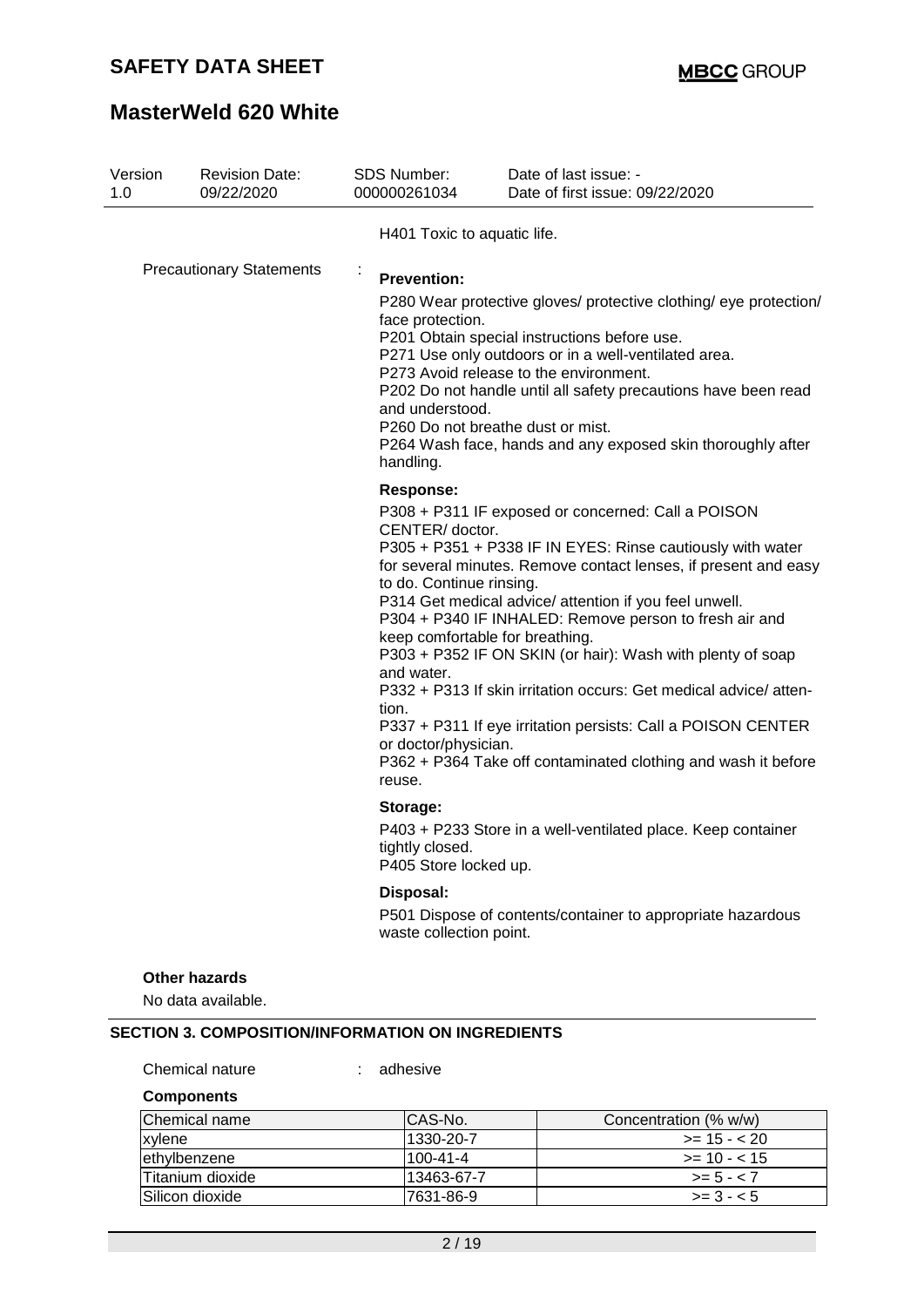| Version<br>1.0 | <b>Revision Date:</b><br>09/22/2020                                           | <b>SDS Number:</b><br>000000261034 | Date of last issue: -<br>Date of first issue: 09/22/2020 |              |
|----------------|-------------------------------------------------------------------------------|------------------------------------|----------------------------------------------------------|--------------|
|                | Lubricating oils (petroleum), C20-50,                                         | 72623-87-1                         |                                                          | $>= 0.3 - 1$ |
|                | hydrotreated neutral oil-based;                                               |                                    |                                                          |              |
|                | Baseoil - unspecified; [A complex                                             |                                    |                                                          |              |
|                | combination of hydrocarbons ob-                                               |                                    |                                                          |              |
|                | tained by treating light vacuum gas                                           |                                    |                                                          |              |
|                | oil, heavy vacuum gas oil and solvent<br>deasphalted residual oil with hydro- |                                    |                                                          |              |
|                | gen in the presence of a catalyst in a                                        |                                    |                                                          |              |
|                | two stage process with dewaxing                                               |                                    |                                                          |              |
|                | being carried out between the two                                             |                                    |                                                          |              |
|                | stages. It consists predominantly of                                          |                                    |                                                          |              |
|                | hydrocarbons having carbon num-                                               |                                    |                                                          |              |
|                | bers predominantly in the range of                                            |                                    |                                                          |              |
|                | C20 through C50 and produces a                                                |                                    |                                                          |              |
|                | finished oil with a viscosity of approx-                                      |                                    |                                                          |              |
|                | imately 32cSt at 40 oC. It contains a                                         |                                    |                                                          |              |
|                | relatively large proportion of saturat-                                       |                                    |                                                          |              |
|                | ed hydrocarbons.]                                                             |                                    |                                                          |              |
|                | Lubricating oils (petroleum), C15-30,                                         | 72623-86-0                         |                                                          | $>= 0.3 - 1$ |
|                | hydrotreated neutral oil-based;                                               |                                    |                                                          |              |
|                | Baseoil - unspecified; [A complex                                             |                                    |                                                          |              |
|                | combination of hydrocarbons ob-                                               |                                    |                                                          |              |
|                | tained by treating light vacuum gas oil                                       |                                    |                                                          |              |
|                | and heavy vacuum gas oil with hy-                                             |                                    |                                                          |              |
|                | drogen in the presence of a catalyst                                          |                                    |                                                          |              |
|                | in a two stage process with dewaxing                                          |                                    |                                                          |              |
|                | being carried out between the two                                             |                                    |                                                          |              |
|                | stages. It consists predominantly of                                          |                                    |                                                          |              |
|                | hydrocarbons having carbon num-                                               |                                    |                                                          |              |
|                | bers predominantly in the range of                                            |                                    |                                                          |              |
|                | C15 through C30 and produces a                                                |                                    |                                                          |              |
|                | finished oil having a viscosity of ap-                                        |                                    |                                                          |              |
|                | proximately 15cSt at 40 oC. It con-                                           |                                    |                                                          |              |
|                | tains a relatively large proportion of                                        |                                    |                                                          |              |
|                | saturated hydrocabons.]                                                       |                                    |                                                          |              |
|                | Distillates (petroleum), hydrotreated                                         | 64742-55-8                         |                                                          | $>= 0.3 - 1$ |
|                | light paraffinic; Baseoil - unspeci-                                          |                                    |                                                          |              |
|                | fied; [A complex combination of hy-                                           |                                    |                                                          |              |
|                | drocarbons obtained by treating a                                             |                                    |                                                          |              |
|                | petroleum fraction with hydrogen in                                           |                                    |                                                          |              |
|                | the presence of a catalyst. It consists                                       |                                    |                                                          |              |
|                | of hydrocarbons having carbon num-                                            |                                    |                                                          |              |
|                | bers predominantly in the range of                                            |                                    |                                                          |              |
|                | C15 through C30 and produces a                                                |                                    |                                                          |              |
|                | finished oil with a viscosity of less                                         |                                    |                                                          |              |
|                | than 100 SUS at 100 oF (19cSt at 40                                           |                                    |                                                          |              |
|                | oC). It contains a relatively large pro-                                      |                                    |                                                          |              |
|                | portion of saturated hydrocarbons.]                                           |                                    |                                                          |              |
|                | Distillates (petroleum), hydrotreated                                         | 64742-54-7                         |                                                          | $>= 0.3 - 1$ |
|                | heavy paraffinic; Baseoil - unspeci-                                          |                                    |                                                          |              |
|                | fied; [A complex combination of hy-                                           |                                    |                                                          |              |
|                | drocarbons obtained by treating a                                             |                                    |                                                          |              |
|                | petroleum fraction with hydrogen in                                           |                                    |                                                          |              |
|                | the presence of a catalyst. It consists                                       |                                    |                                                          |              |
|                | of hydrocarbons having carbon num-                                            |                                    |                                                          |              |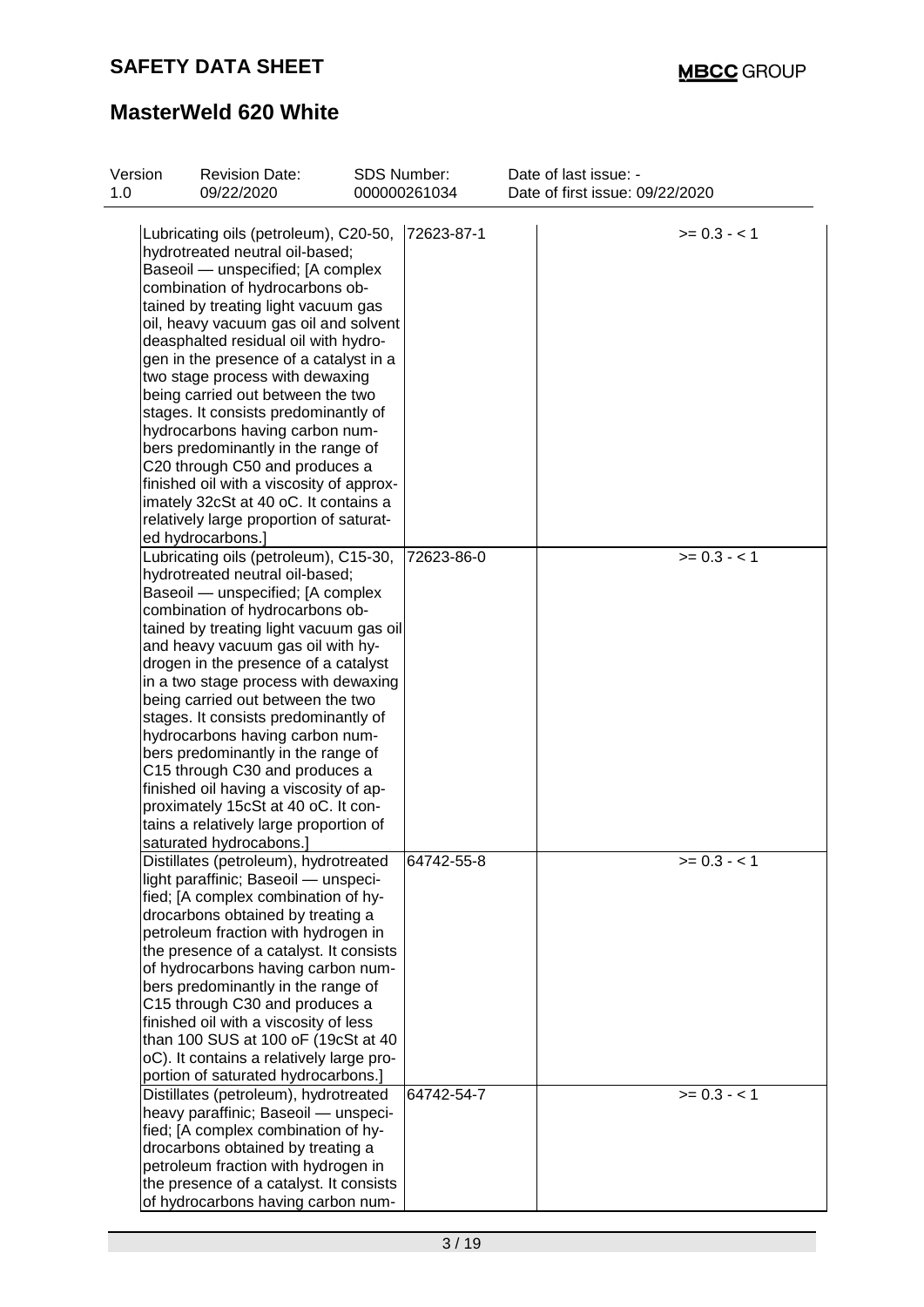| Version<br>1.0 | <b>Revision Date:</b><br>09/22/2020                                                                                                                                                                                                                                                                                                                                                                                                                                                 | <b>SDS Number:</b> | 000000261034 | Date of last issue: -<br>Date of first issue: 09/22/2020 |
|----------------|-------------------------------------------------------------------------------------------------------------------------------------------------------------------------------------------------------------------------------------------------------------------------------------------------------------------------------------------------------------------------------------------------------------------------------------------------------------------------------------|--------------------|--------------|----------------------------------------------------------|
|                | bers predominantly in the range of<br>C20 through C50 and produces a<br>finished oil of at least 100 SUS at<br>100oF (19cSt at 40 oC). It contains a<br>relatively large proportion of saturat-<br>ed hydrocarbons.]                                                                                                                                                                                                                                                                |                    |              |                                                          |
| paraffins.]    | Distillates (petroleum), hydrotreated<br>light naphthenic; Baseoil - unspeci-<br>fied; [A complex combination of hy-<br>drocarbons obtained by treating a<br>petroleum fraction with hydrogen in<br>the presence of a catalyst. It consists<br>of hydrocarbons having carbon num-<br>bers predominantly in the range of<br>C15 through C30 and produces a<br>finished oil with a viscosity of less<br>than 100 SUS at 100 oF (19cSt at 40<br>oC). It contains relatively few normal |                    | 64742-53-6   | $>= 0.3 - 1$                                             |
|                | Distillates (petroleum), hydrotreated<br>middle; Gasoil - unspecified; [A<br>complex combination of hydrocar-<br>bons obtained by treating a petrole-<br>um fraction with hydrogen in the<br>presence of a catalyst. It consists of<br>hydrocarbons having carbon num-<br>bers predominantly in the range of<br>C11 through C25 and boiling in the<br>range of approximately; 205oC to<br>400oC (401 oF to 752 oF).]                                                                |                    | 64742-46-7   | $>= 0.3 - 1$                                             |
|                | bis(2,2,6,6-tetramethyl-4-<br>piperidyl)sebacate                                                                                                                                                                                                                                                                                                                                                                                                                                    |                    | 52829-07-9   | $>= 0.1 - < 0.2$                                         |

### **SECTION 4. FIRST AID MEASURES**

| General advice                                                    | : First aid personnel should pay attention to their own safety.<br>Immediately remove contaminated clothing.                                                                               |
|-------------------------------------------------------------------|--------------------------------------------------------------------------------------------------------------------------------------------------------------------------------------------|
| If inhaled                                                        | : After inhalation of dust.<br>Keep patient calm, remove to fresh air, seek medical atten-<br>tion.                                                                                        |
| In case of skin contact                                           | : After contact with skin, wash immediately with plenty of water<br>and soap.<br>Under no circumstances should organic solvent be used.<br>If irritation develops, seek medical attention. |
| In case of eye contact                                            | : Wash affected eyes for at least 15 minutes under running<br>water with eyelids held open, consult an eye specialist.                                                                     |
| If swallowed                                                      | Immediately rinse mouth and then drink 200-300 ml of water,<br>seek medical attention.<br>Do NOT induce vomiting.                                                                          |
| Most important symptoms<br>and effects, both acute and<br>delayed | : Causes skin and eye irritation.<br>May cause respiratory irritation.<br>May cause cancer.                                                                                                |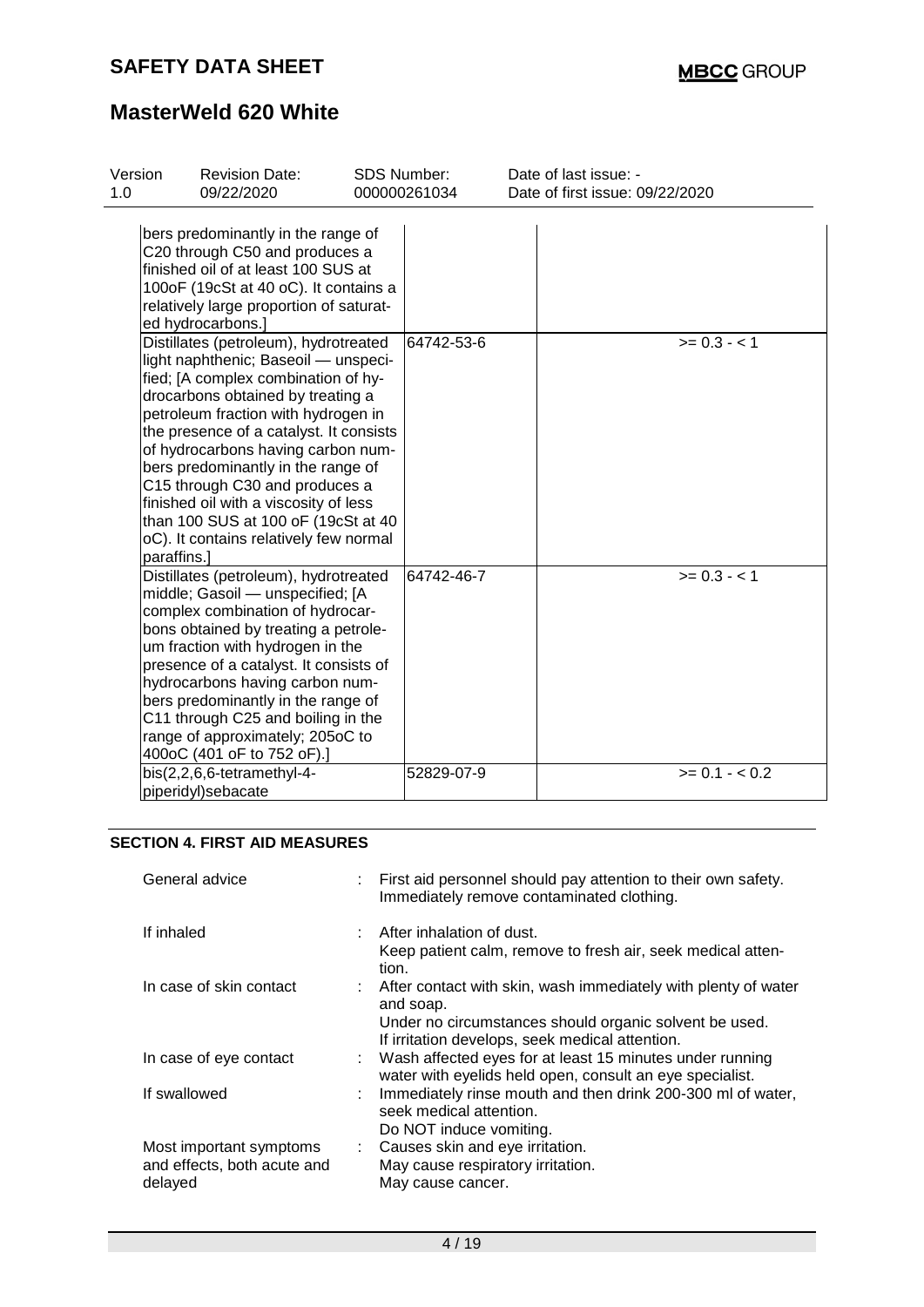# **MasterWeld 620 White**

| Version<br>1.0      |                                               | <b>Revision Date:</b><br>09/22/2020                                             | <b>SDS Number:</b><br>000000261034 |                                                                                                                | Date of last issue: -<br>Date of first issue: 09/22/2020                                                                                                                                                                                                                                                |  |  |  |  |  |
|---------------------|-----------------------------------------------|---------------------------------------------------------------------------------|------------------------------------|----------------------------------------------------------------------------------------------------------------|---------------------------------------------------------------------------------------------------------------------------------------------------------------------------------------------------------------------------------------------------------------------------------------------------------|--|--|--|--|--|
|                     |                                               |                                                                                 |                                    |                                                                                                                |                                                                                                                                                                                                                                                                                                         |  |  |  |  |  |
|                     | <b>SECTION 5. FIRE-FIGHTING MEASURES</b>      |                                                                                 |                                    |                                                                                                                |                                                                                                                                                                                                                                                                                                         |  |  |  |  |  |
|                     |                                               | Suitable extinguishing media                                                    |                                    | Carbon dioxide (CO2)<br>Dry powder<br>Foam<br>Water spray                                                      |                                                                                                                                                                                                                                                                                                         |  |  |  |  |  |
|                     | media                                         | Unsuitable extinguishing                                                        |                                    | High volume water jet                                                                                          |                                                                                                                                                                                                                                                                                                         |  |  |  |  |  |
|                     | ucts                                          | Hazardous combustion prod-                                                      | ÷                                  | harmful vapours<br>nitrogen oxides<br>fumes/smoke<br>carbon black<br>carbon oxides                             |                                                                                                                                                                                                                                                                                                         |  |  |  |  |  |
| Further information |                                               |                                                                                 |                                    | the fire conditions.<br>accordance with official regulations.                                                  | The degree of risk is governed by the burning substance and<br>If exposed to fire, keep containers cool by spraying with water.<br>Collect contaminated extinguishing water separately, do not<br>allow to reach sewage or effluent systems.<br>Contaminated extinguishing water must be disposed of in |  |  |  |  |  |
|                     |                                               | Special protective equipment :<br>for fire-fighters                             |                                    |                                                                                                                | Wear a self-contained breathing apparatus.                                                                                                                                                                                                                                                              |  |  |  |  |  |
|                     | <b>SECTION 6. ACCIDENTAL RELEASE MEASURES</b> |                                                                                 |                                    |                                                                                                                |                                                                                                                                                                                                                                                                                                         |  |  |  |  |  |
|                     |                                               | Personal precautions, protec- :<br>tive equipment and emer-<br>gency procedures |                                    | Do not breathe dust.<br>Wear eye/face protection.<br>Use personal protective clothing.<br>and safety practice. | Handle in accordance with good building materials hygiene                                                                                                                                                                                                                                               |  |  |  |  |  |

| Environmental precautions | : Contain contaminated water/firefighting water.         |
|---------------------------|----------------------------------------------------------|
|                           | Do not discharge into drains/surface waters/groundwater. |

Methods and materials for containment and cleaning up : Avoid raising dust.

#### **SECTION 7. HANDLING AND STORAGE**

| Advice on protection against<br>÷.<br>fire and explosion | Prevent electrostatic charge - sources of ignition should be<br>kept well clear - fire extinguishers should be kept handy.<br>Keep away from sources of ignition - No smoking.<br>Dust can form an explosive mixture with air.            |
|----------------------------------------------------------|-------------------------------------------------------------------------------------------------------------------------------------------------------------------------------------------------------------------------------------------|
| Advice on safe handling                                  | Avoid dust formation.<br>Wear suitable protective clothing and eye/face protection.<br>Avoid inhalation of dusts/mists/vapours.<br>Breathing must be protected when large quantities are de-<br>canted without local exhaust ventilation. |
| Further information on stor-<br>age conditions           | Keep only in the original container in a cool, dry, well-<br>ventilated place away from ignition sources, heat or flame.<br>Protect from direct sunlight.                                                                                 |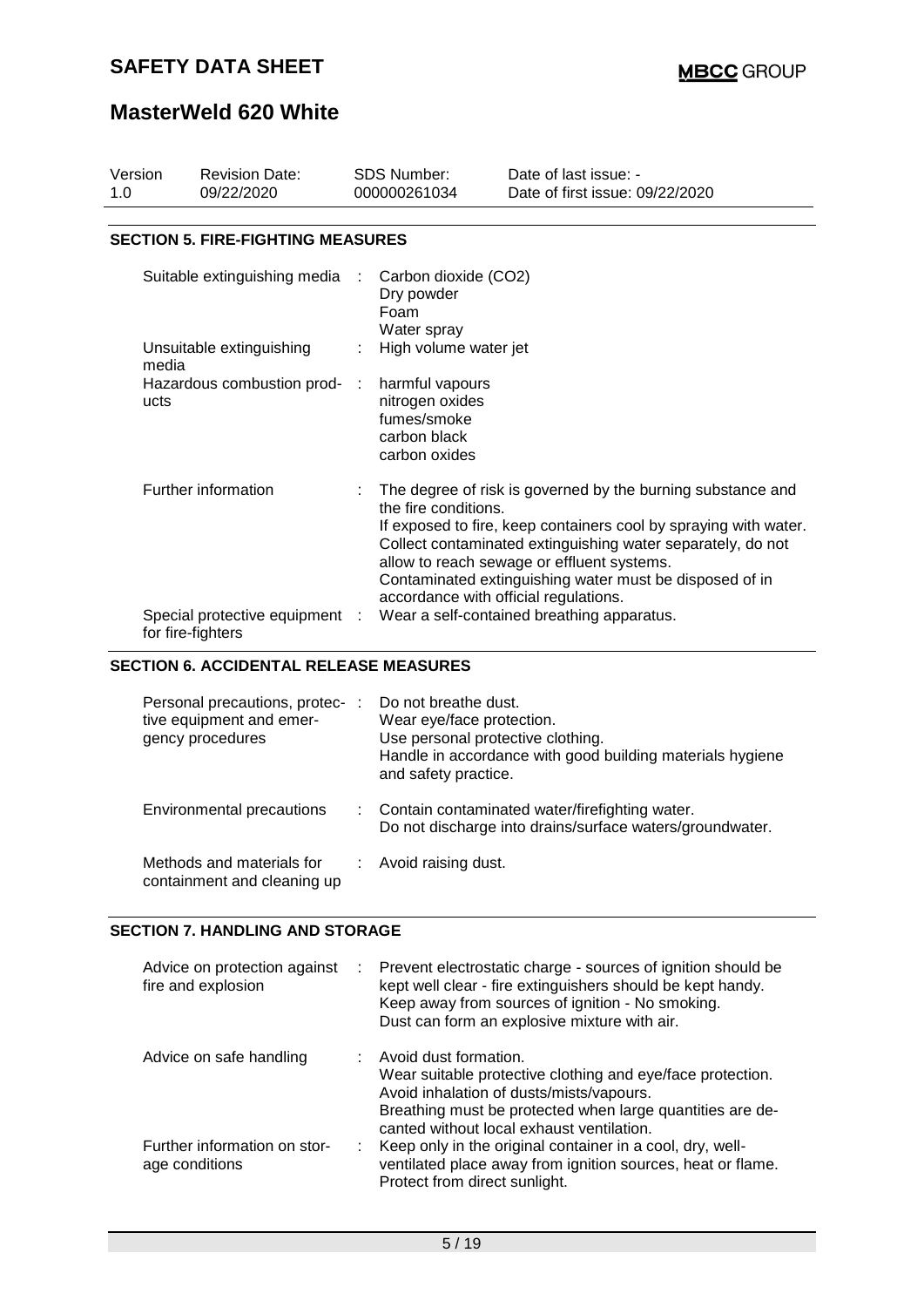### **MasterWeld 620 White**

| Version<br>1.0                                | <b>Revision Date:</b><br>09/22/2020 | <b>SDS Number:</b><br>000000261034 | Date of last issue: -<br>Date of first issue: 09/22/2020 |
|-----------------------------------------------|-------------------------------------|------------------------------------|----------------------------------------------------------|
|                                               | Materials to avoid                  | : Observe VCI storage rules.       |                                                          |
| Further information on stor-<br>age stability |                                     | : No data available                |                                                          |

#### **SECTION 8. EXPOSURE CONTROLS/PERSONAL PROTECTION**

### **Ingredients with workplace control parameters**

| Components   | CAS-No.        | Value type<br>(Form of<br>exposure) | Control parame-<br>ters / Permissible<br>concentration | <b>Basis</b>                                  |
|--------------|----------------|-------------------------------------|--------------------------------------------------------|-----------------------------------------------|
| ethylbenzene | $100 - 41 - 4$ | <b>TWA value</b>                    | 20 ppm                                                 | <b>ACGIHTLV</b>                               |
|              |                | <b>STEL value</b>                   | 125 ppm<br>545 mg/m3                                   | <b>NIOSH</b>                                  |
|              |                | <b>REL</b> value                    | 100 ppm<br>435 mg/m3                                   | <b>NIOSH</b>                                  |
|              |                | <b>PEL</b>                          | 100 ppm<br>435 mg/m3                                   | 29 CFR<br>1910.1000<br>(Table Z-1)            |
|              |                | <b>TWA value</b>                    | 100 ppm<br>435 mg/m3                                   | 29 CFR<br>1910.1000<br>$(Table Z-1-A)$        |
|              |                | <b>STEL value</b>                   | 125 ppm<br>545 mg/m3                                   | <b>29 CFR</b><br>1910.1000<br>$(Table Z-1-A)$ |
|              |                | <b>TWA</b>                          | 20 ppm                                                 | <b>ACGIH</b>                                  |
|              |                | <b>TWA</b>                          | $\overline{100}$ ppm<br>435 mg/m3                      | <b>NIOSH REL</b>                              |
|              |                | <b>ST</b>                           | $\overline{1}$ 25 ppm<br>545 mg/m3                     | <b>NIOSH REL</b>                              |
|              |                | <b>TWA</b>                          | 100 ppm<br>435 mg/m3                                   | OSHA Z-1                                      |
|              |                | <b>TWA</b>                          | 100 ppm<br>435 mg/m3                                   | OSHA P0                                       |
|              |                | <b>STEL</b>                         | 125 ppm<br>545 mg/m3                                   | OSHA P0                                       |
| xylene       | 1330-20-7      | <b>TWA value</b>                    | 100 ppm                                                | <b>ACGIHTLV</b>                               |
|              |                | STEL value                          | 150 ppm                                                | <b>ACGIHTLV</b>                               |
|              |                | <b>PEL</b>                          | 100 ppm<br>435 mg/m3                                   | 29 CFR<br>1910.1000<br>$(Table Z-1)$          |
|              |                | <b>TWA value</b>                    | 100 ppm<br>435 mg/m3                                   | 29 CFR<br>1910.1000<br>$(Table Z-1-A)$        |
|              |                | <b>STEL value</b>                   | 150 ppm<br>655 mg/m3                                   | 29 CFR<br>1910.1000<br>(Table Z-1-A)          |
|              |                | <b>REL</b> value                    | 100 ppm<br>435 mg/m3                                   | <b>NIOSH</b>                                  |
|              |                | <b>STEL value</b>                   | 150 ppm<br>655 mg/m3                                   | <b>NIOSH</b>                                  |
|              |                | <b>TWA</b>                          | 100 ppm<br>435 mg/m3                                   | OSHA Z-1                                      |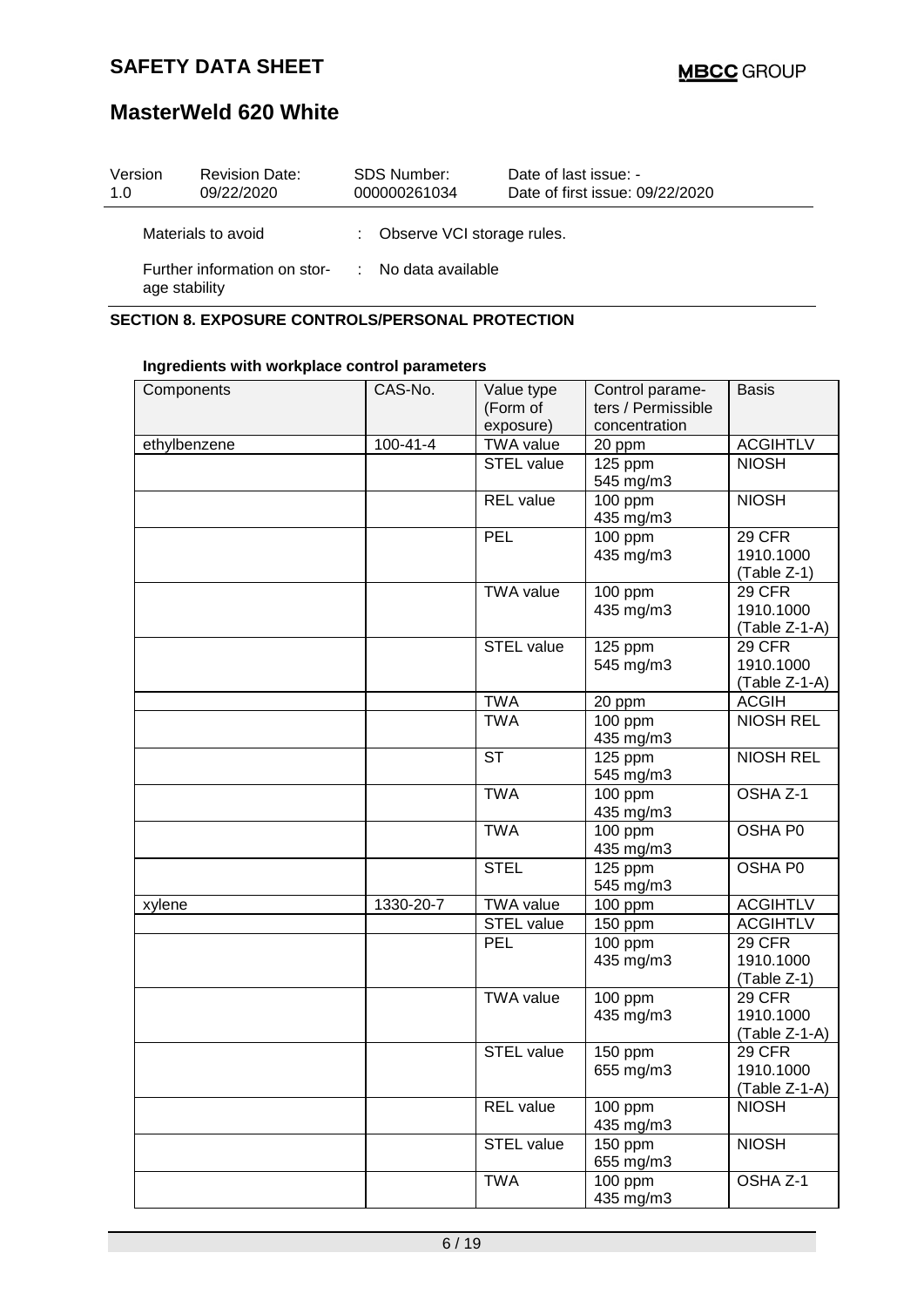| Version<br>1.0 | <b>Revision Date:</b><br>09/22/2020                                                                                                                                                                                                                                                                                                                                                            | SDS Number:<br>000000261034 | Date of last issue: -                       | Date of first issue: 09/22/2020                      |                         |
|----------------|------------------------------------------------------------------------------------------------------------------------------------------------------------------------------------------------------------------------------------------------------------------------------------------------------------------------------------------------------------------------------------------------|-----------------------------|---------------------------------------------|------------------------------------------------------|-------------------------|
|                |                                                                                                                                                                                                                                                                                                                                                                                                |                             |                                             |                                                      |                         |
|                |                                                                                                                                                                                                                                                                                                                                                                                                |                             | <b>TWA</b>                                  | 100 ppm                                              | <b>ACGIH</b>            |
|                |                                                                                                                                                                                                                                                                                                                                                                                                |                             | <b>STEL</b><br><b>STEL</b>                  | 150 ppm                                              | <b>ACGIH</b><br>OSHA P0 |
|                |                                                                                                                                                                                                                                                                                                                                                                                                |                             |                                             | 150 ppm<br>655 mg/m3                                 |                         |
|                |                                                                                                                                                                                                                                                                                                                                                                                                |                             | <b>TWA</b>                                  | 100 ppm<br>435 mg/m3                                 | OSHA P0                 |
|                | Silicon dioxide                                                                                                                                                                                                                                                                                                                                                                                | 7631-86-9                   | <b>REL</b> value                            | $6$ mg/m $3$                                         | <b>NIOSH</b>            |
|                |                                                                                                                                                                                                                                                                                                                                                                                                |                             | <b>TWA value</b>                            | $6$ mg/m $3$                                         | 29 CFR                  |
|                |                                                                                                                                                                                                                                                                                                                                                                                                |                             |                                             |                                                      | 1910.1000               |
|                |                                                                                                                                                                                                                                                                                                                                                                                                |                             |                                             |                                                      | (Table Z-1-A)           |
|                |                                                                                                                                                                                                                                                                                                                                                                                                |                             | <b>TWA value</b>                            | 20 millions of                                       | 29 CFR                  |
|                |                                                                                                                                                                                                                                                                                                                                                                                                |                             |                                             | particles per cubic                                  | 1910.1000               |
|                |                                                                                                                                                                                                                                                                                                                                                                                                |                             |                                             | foot of air                                          | (Table Z-3)             |
|                |                                                                                                                                                                                                                                                                                                                                                                                                |                             | <b>TWA value</b>                            | $0.8$ mg/m $3$                                       | 29 CFR                  |
|                |                                                                                                                                                                                                                                                                                                                                                                                                |                             |                                             |                                                      | 1910.1000               |
|                |                                                                                                                                                                                                                                                                                                                                                                                                |                             |                                             |                                                      | (Table Z-3)             |
|                |                                                                                                                                                                                                                                                                                                                                                                                                |                             | TWA (Dust)                                  | 20 Million parti-<br>cles per cubic foot<br>(Silica) | OSHA Z-3                |
|                |                                                                                                                                                                                                                                                                                                                                                                                                |                             | TWA (Dust)                                  | 80 mg/m3 /<br>%SiO <sub>2</sub><br>(Silica)          | OSHA Z-3                |
|                |                                                                                                                                                                                                                                                                                                                                                                                                |                             | TWA (Res-                                   | $0.05$ mg/m $3$                                      | <b>NIOSH REL</b>        |
|                |                                                                                                                                                                                                                                                                                                                                                                                                |                             | pirable dust)                               | (Silica)                                             |                         |
|                |                                                                                                                                                                                                                                                                                                                                                                                                |                             | <b>TWA</b>                                  | $6$ mg/m $3$<br>(Silica)                             | <b>NIOSH REL</b>        |
|                | Titanium dioxide                                                                                                                                                                                                                                                                                                                                                                               | 13463-67-7                  | <b>TWA value</b>                            | 10 mg/m3                                             | <b>ACGIHTLV</b>         |
|                |                                                                                                                                                                                                                                                                                                                                                                                                |                             | PEL (Total                                  | 15 mg/m3                                             | 29 CFR                  |
|                |                                                                                                                                                                                                                                                                                                                                                                                                |                             | dust)                                       |                                                      | 1910.1000               |
|                |                                                                                                                                                                                                                                                                                                                                                                                                |                             |                                             |                                                      | (Table Z-1)             |
|                |                                                                                                                                                                                                                                                                                                                                                                                                |                             | <b>TWA value</b>                            | 10 mg/m3                                             | 29 CFR                  |
|                |                                                                                                                                                                                                                                                                                                                                                                                                |                             | (Total dust)                                |                                                      | 1910.1000               |
|                |                                                                                                                                                                                                                                                                                                                                                                                                |                             |                                             |                                                      | (Table Z-1-A)           |
|                |                                                                                                                                                                                                                                                                                                                                                                                                |                             | TWA (total                                  | 15 mg/m3                                             | OSHA Z-1                |
|                |                                                                                                                                                                                                                                                                                                                                                                                                |                             | dust)                                       |                                                      |                         |
|                |                                                                                                                                                                                                                                                                                                                                                                                                |                             | <b>TWA (Total</b><br>dust)                  | 10 mg/m3                                             | OSHA P0                 |
|                |                                                                                                                                                                                                                                                                                                                                                                                                |                             | <b>TWA</b>                                  | 10 mg/m3<br>(Titanium dioxide)                       | <b>ACGIH</b>            |
|                | Distillates (petroleum), hy-<br>drotreated middle; Gasoil -<br>unspecified; [A complex com-<br>bination of hydrocarbons ob-<br>tained by treating a petroleum<br>fraction with hydrogen in the<br>presence of a catalyst. It con-<br>sists of hydrocarbons having<br>carbon numbers predominantly<br>in the range of C11 through<br>C25 and boiling in the range of<br>approximately; 205oC to | 64742-46-7                  | <b>TWA value</b><br>(Inhalable<br>fraction) | $5 \text{ mg/m}$                                     | <b>ACGIHTLV</b>         |
|                | 400oC (401 oF to 752 oF).]                                                                                                                                                                                                                                                                                                                                                                     |                             |                                             |                                                      |                         |
|                |                                                                                                                                                                                                                                                                                                                                                                                                |                             | <b>STEL value</b><br>(Mist)                 | 10 mg/m3                                             | <b>NIOSH</b>            |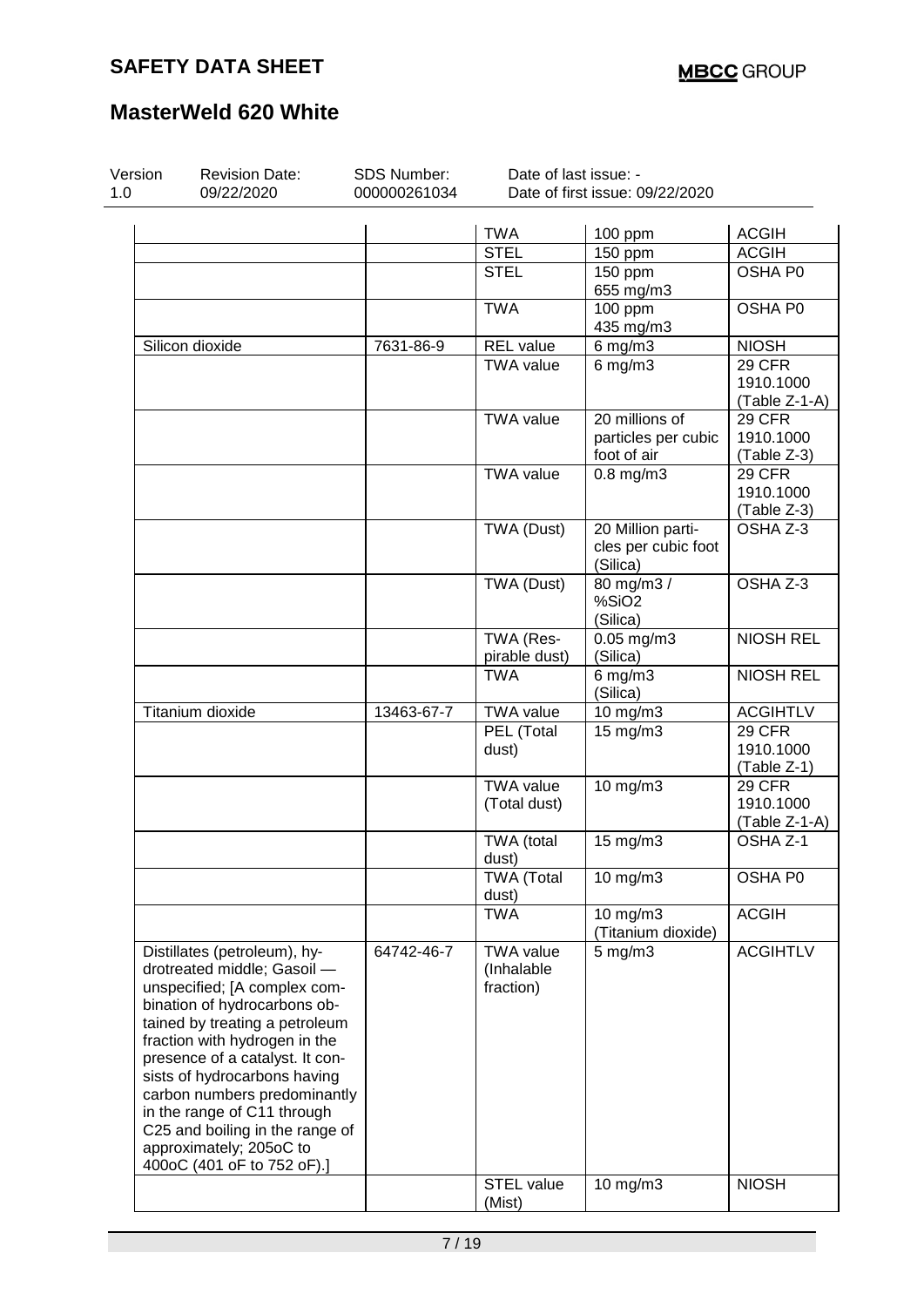| Version<br>1.0 | <b>Revision Date:</b><br>09/22/2020                                                                                                                                                                                                                                                                                                                                                                                                                                                                  | SDS Number:<br>000000261034 | Date of last issue: -                       | Date of first issue: 09/22/2020 |                                      |
|----------------|------------------------------------------------------------------------------------------------------------------------------------------------------------------------------------------------------------------------------------------------------------------------------------------------------------------------------------------------------------------------------------------------------------------------------------------------------------------------------------------------------|-----------------------------|---------------------------------------------|---------------------------------|--------------------------------------|
|                |                                                                                                                                                                                                                                                                                                                                                                                                                                                                                                      |                             | <b>REL</b> value<br>(Mist)                  | $5$ mg/m $3$                    | <b>NIOSH</b>                         |
|                |                                                                                                                                                                                                                                                                                                                                                                                                                                                                                                      |                             | PEL (Mist)                                  | $5$ mg/m $3$                    | 29 CFR<br>1910.1000<br>(Table Z-1)   |
|                |                                                                                                                                                                                                                                                                                                                                                                                                                                                                                                      |                             | <b>TWA value</b><br>(Mist)                  | $5$ mg/m $3$                    | 29 CFR<br>1910.1000<br>(Table Z-1-A) |
|                |                                                                                                                                                                                                                                                                                                                                                                                                                                                                                                      |                             | TWA (Mist)                                  | $5$ mg/m $3$                    | OSHA Z-1                             |
|                |                                                                                                                                                                                                                                                                                                                                                                                                                                                                                                      |                             | TWA (Mist)                                  | 5 mg/m3                         | OSHA P0                              |
|                |                                                                                                                                                                                                                                                                                                                                                                                                                                                                                                      |                             | TWA (Mist)                                  | 5 mg/m3                         | <b>NIOSH REL</b>                     |
|                |                                                                                                                                                                                                                                                                                                                                                                                                                                                                                                      |                             | ST (Mist)                                   | 10 mg/m3                        | <b>NIOSH REL</b>                     |
| paraffins.]    | drotreated light naphthenic;<br>Baseoil - unspecified; [A<br>complex combination of hydro-<br>carbons obtained by treating a<br>petroleum fraction with hydro-<br>gen in the presence of a cata-<br>lyst. It consists of hydrocar-<br>bons having carbon numbers<br>predominantly in the range of<br>C15 through C30 and produc-<br>es a finished oil with a viscosi-<br>ty of less than 100 SUS at 100<br>oF (19cSt at 40 oC). It con-<br>tains relatively few normal                               |                             | (Inhalable<br>fraction)                     |                                 |                                      |
|                |                                                                                                                                                                                                                                                                                                                                                                                                                                                                                                      |                             | TWA (Mist)                                  | $5$ mg/m $3$                    | OSHA Z-1                             |
|                |                                                                                                                                                                                                                                                                                                                                                                                                                                                                                                      |                             | TWA (Inhal-                                 | $5$ mg/m $3$                    | <b>ACGIH</b>                         |
|                |                                                                                                                                                                                                                                                                                                                                                                                                                                                                                                      |                             | able particu-<br>late matter)               |                                 |                                      |
|                |                                                                                                                                                                                                                                                                                                                                                                                                                                                                                                      |                             | TWA (Mist)                                  | $5 \text{ mg/m}$ 3              | OSHA P0                              |
|                |                                                                                                                                                                                                                                                                                                                                                                                                                                                                                                      |                             | TWA (Mist)                                  | $5$ mg/m $3$                    | <b>NIOSH REL</b>                     |
|                |                                                                                                                                                                                                                                                                                                                                                                                                                                                                                                      |                             | ST (Mist)                                   | 10 mg/m3                        | <b>NIOSH REL</b>                     |
|                | Distillates (petroleum), hy-<br>drotreated heavy paraffinic;<br>Baseoil - unspecified; [A<br>complex combination of hydro-<br>carbons obtained by treating a<br>petroleum fraction with hydro-<br>gen in the presence of a cata-<br>lyst. It consists of hydrocar-<br>bons having carbon numbers<br>predominantly in the range of<br>C20 through C50 and produc-<br>es a finished oil of at least 100<br>SUS at 100oF (19cSt at 40<br>oC). It contains a relatively<br>large proportion of saturated | 64742-54-7                  | <b>TWA value</b><br>(Inhalable<br>fraction) | $5 \text{ mg/m}$ 3              | <b>ACGIHTLV</b>                      |
|                | hydrocarbons.]                                                                                                                                                                                                                                                                                                                                                                                                                                                                                       |                             |                                             |                                 |                                      |
|                |                                                                                                                                                                                                                                                                                                                                                                                                                                                                                                      |                             | <b>REL</b> value<br>(Mist)                  | $5 \text{ mg/m}$ 3              | <b>NIOSH</b>                         |
|                |                                                                                                                                                                                                                                                                                                                                                                                                                                                                                                      |                             | STEL value                                  | 10 mg/m3                        | <b>NIOSH</b>                         |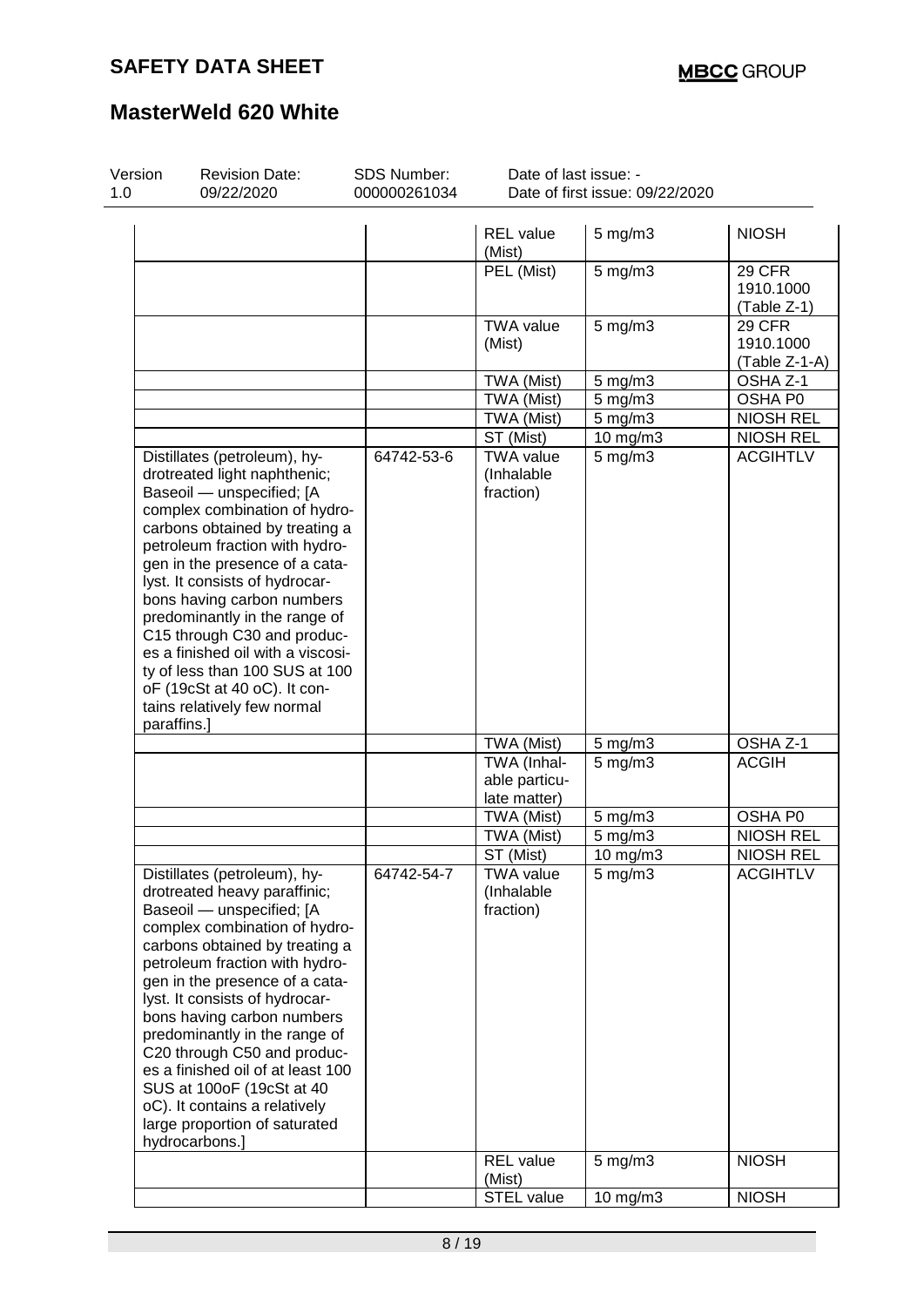| Version<br>1.0 | <b>Revision Date:</b><br>09/22/2020                                                                                                                                                                                                                                                                                                                                                                                                                                                                                                        | SDS Number:<br>000000261034 | Date of last issue: -                        | Date of first issue: 09/22/2020 |                                             |
|----------------|--------------------------------------------------------------------------------------------------------------------------------------------------------------------------------------------------------------------------------------------------------------------------------------------------------------------------------------------------------------------------------------------------------------------------------------------------------------------------------------------------------------------------------------------|-----------------------------|----------------------------------------------|---------------------------------|---------------------------------------------|
|                |                                                                                                                                                                                                                                                                                                                                                                                                                                                                                                                                            |                             |                                              |                                 |                                             |
|                |                                                                                                                                                                                                                                                                                                                                                                                                                                                                                                                                            |                             | (Mist)<br>PEL (Mist)                         | $5$ mg/m $3$                    | 29 CFR<br>1910.1000<br>(Table Z-1)          |
|                |                                                                                                                                                                                                                                                                                                                                                                                                                                                                                                                                            |                             | TWA (Mist)                                   | $5$ mg/m $3$                    | OSHA Z-1                                    |
|                |                                                                                                                                                                                                                                                                                                                                                                                                                                                                                                                                            |                             | TWA (Inhal-<br>able particu-<br>late matter) | $5$ mg/m $3$                    | <b>ACGIH</b>                                |
|                |                                                                                                                                                                                                                                                                                                                                                                                                                                                                                                                                            |                             | TWA (Mist)                                   | $5$ mg/m $3$                    | OSHA P0                                     |
|                |                                                                                                                                                                                                                                                                                                                                                                                                                                                                                                                                            |                             | TWA (Mist)                                   | 5 mg/m3                         | <b>NIOSH REL</b>                            |
|                |                                                                                                                                                                                                                                                                                                                                                                                                                                                                                                                                            |                             | ST (Mist)                                    | 10 mg/m3                        | <b>NIOSH REL</b>                            |
| bons.]         | Distillates (petroleum), hy-<br>drotreated light paraffinic;<br>Baseoil - unspecified; [A<br>complex combination of hydro-<br>carbons obtained by treating a<br>petroleum fraction with hydro-<br>gen in the presence of a cata-<br>lyst. It consists of hydrocar-<br>bons having carbon numbers<br>predominantly in the range of<br>C15 through C30 and produc-<br>es a finished oil with a viscosi-<br>ty of less than 100 SUS at 100<br>oF (19cSt at 40 oC). It con-<br>tains a relatively large propor-<br>tion of saturated hydrocar- | 64742-55-8                  | <b>TWA value</b><br>(Inhalable<br>fraction)  | $5$ mg/m $3$                    | <b>ACGIHTLV</b>                             |
|                |                                                                                                                                                                                                                                                                                                                                                                                                                                                                                                                                            |                             | STEL value<br>(Mist)                         | 10 mg/m3                        | <b>NIOSH</b>                                |
|                |                                                                                                                                                                                                                                                                                                                                                                                                                                                                                                                                            |                             | <b>REL</b> value<br>(Mist)                   | $5$ mg/m $3$                    | <b>NIOSH</b>                                |
|                |                                                                                                                                                                                                                                                                                                                                                                                                                                                                                                                                            |                             | PEL (Mist)                                   | 5 mg/m3                         | <b>29 CFR</b><br>1910.1000<br>(Table Z-1)   |
|                |                                                                                                                                                                                                                                                                                                                                                                                                                                                                                                                                            |                             | <b>TWA value</b><br>(Mist)                   | 5 mg/m3                         | <b>29 CFR</b><br>1910.1000<br>(Table Z-1-A) |
|                |                                                                                                                                                                                                                                                                                                                                                                                                                                                                                                                                            |                             | TWA (Mist)                                   | $5$ mg/m $3$                    | OSHA Z-1                                    |
|                |                                                                                                                                                                                                                                                                                                                                                                                                                                                                                                                                            |                             | TWA (Inhal-<br>able particu-<br>late matter) | $5 \text{ mg/m}$ 3              | <b>ACGIH</b>                                |
|                |                                                                                                                                                                                                                                                                                                                                                                                                                                                                                                                                            |                             | TWA (Mist)                                   | $5 \text{ mg/m}$                | OSHA P0                                     |
|                |                                                                                                                                                                                                                                                                                                                                                                                                                                                                                                                                            |                             | TWA (Mist)                                   | $5$ mg/m $3$                    | <b>NIOSH REL</b>                            |
|                |                                                                                                                                                                                                                                                                                                                                                                                                                                                                                                                                            |                             | ST (Mist)                                    | 10 mg/m3                        | <b>NIOSH REL</b>                            |
|                | Lubricating oils (petroleum),<br>C15-30, hydrotreated neutral<br>oil-based; Baseoil - unspeci-<br>fied; [A complex combination<br>of hydrocarbons obtained by<br>treating light vacuum gas oil<br>and heavy vacuum gas oil with<br>hydrogen in the presence of a<br>catalyst in a two stage process                                                                                                                                                                                                                                        | 72623-86-0                  | <b>TWA value</b><br>(Inhalable<br>fraction)  | $5$ mg/m $3$                    | <b>ACGIHTLV</b>                             |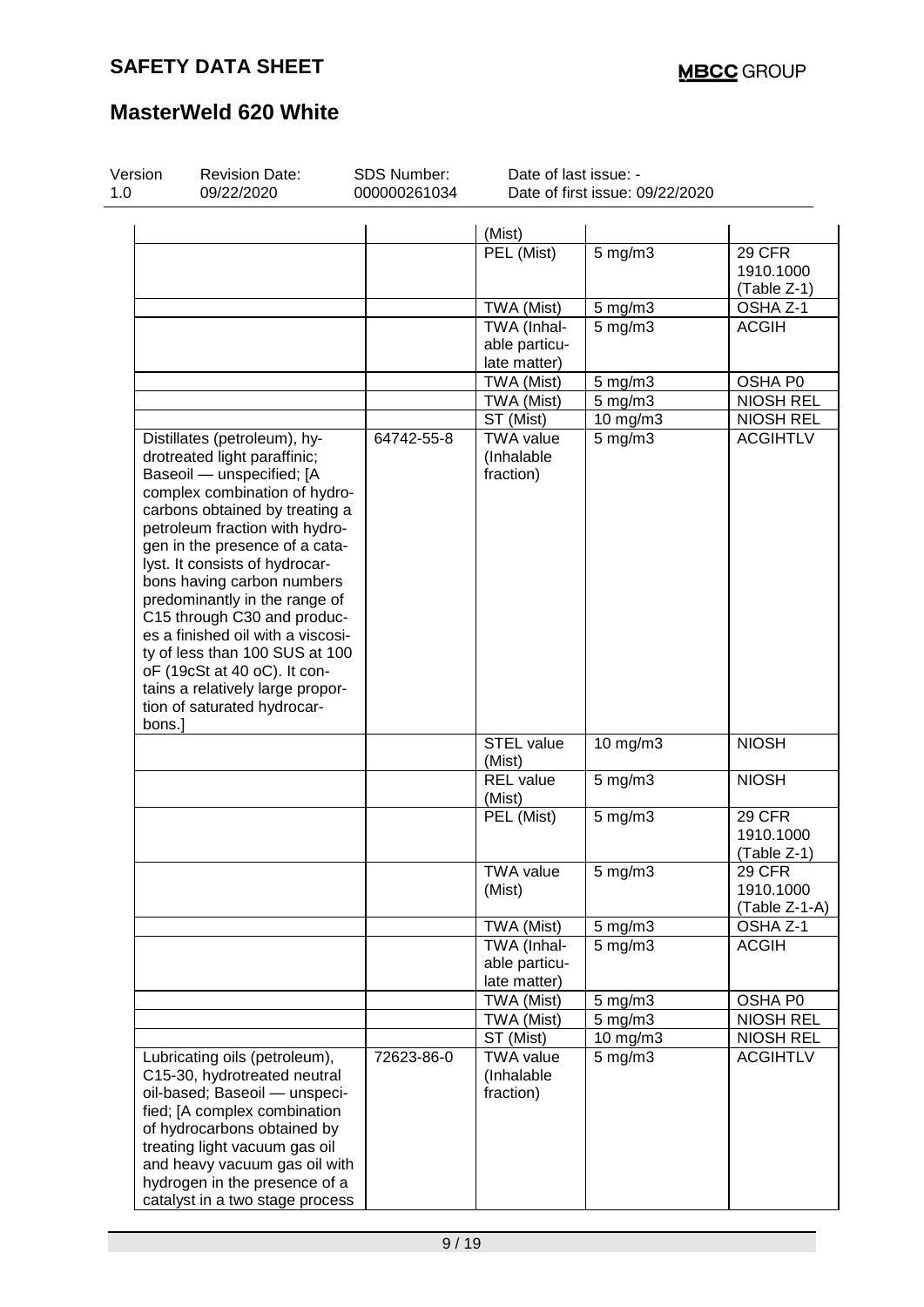| Version<br>1.0 | <b>Revision Date:</b><br>09/22/2020                                                                                                                                                                                                                                                                                                                                                                                                                                                                                                                                                                                                                                                        | <b>SDS Number:</b><br>000000261034 | Date of last issue: -                                                                                                                              | Date of first issue: 09/22/2020                                                     |                                                                                                |
|----------------|--------------------------------------------------------------------------------------------------------------------------------------------------------------------------------------------------------------------------------------------------------------------------------------------------------------------------------------------------------------------------------------------------------------------------------------------------------------------------------------------------------------------------------------------------------------------------------------------------------------------------------------------------------------------------------------------|------------------------------------|----------------------------------------------------------------------------------------------------------------------------------------------------|-------------------------------------------------------------------------------------|------------------------------------------------------------------------------------------------|
|                | with dewaxing being carried<br>out between the two stages. It<br>consists predominantly of hy-<br>drocarbons having carbon<br>numbers predominantly in the<br>range of C15 through C30 and<br>produces a finished oil having<br>a viscosity of approximately<br>15cSt at 40 oC. It contains a<br>relatively large proportion of<br>saturated hydrocabons.]<br>Lubricating oils (petroleum),<br>C20-50, hydrotreated neutral<br>oil-based; Baseoil - unspeci-<br>fied; [A complex combination<br>of hydrocarbons obtained by<br>treating light vacuum gas oil,<br>heavy vacuum gas oil and<br>solvent deasphalted residual<br>oil with hydrogen in the pres-<br>ence of a catalyst in a two | 72623-87-1                         | TWA (Mist)<br>TWA (Inhal-<br>able particu-<br>late matter)<br>TWA (Mist)<br>TWA (Mist)<br>ST (Mist)<br><b>TWA value</b><br>(Inhalable<br>fraction) | $5$ mg/m $3$<br>$5$ mg/m $3$<br>$5$ mg/m $3$<br>$5$ mg/m $3$<br>10 mg/m3<br>5 mg/m3 | OSHA Z-1<br><b>ACGIH</b><br>OSHA P0<br><b>NIOSH REL</b><br><b>NIOSH REL</b><br><b>ACGIHTLV</b> |
|                | stage process with dewaxing<br>being carried out between the<br>two stages. It consists predom-<br>inantly of hydrocarbons having<br>carbon numbers predominantly<br>in the range of C20 through<br>C50 and produces a finished<br>oil with a viscosity of approxi-<br>mately 32cSt at 40 oC. It con-<br>tains a relatively large propor-<br>tion of saturated hydrocar-<br>bons.]                                                                                                                                                                                                                                                                                                         |                                    |                                                                                                                                                    |                                                                                     |                                                                                                |
|                |                                                                                                                                                                                                                                                                                                                                                                                                                                                                                                                                                                                                                                                                                            |                                    | TWA (Mist)                                                                                                                                         | 5 mg/m3                                                                             | OSHA Z-1                                                                                       |
|                |                                                                                                                                                                                                                                                                                                                                                                                                                                                                                                                                                                                                                                                                                            |                                    | TWA (Inhal-<br>able particu-<br>late matter)                                                                                                       | $5$ mg/m $3$                                                                        | <b>ACGIH</b>                                                                                   |
|                |                                                                                                                                                                                                                                                                                                                                                                                                                                                                                                                                                                                                                                                                                            |                                    | TWA (Mist)                                                                                                                                         | $5$ mg/m $3$                                                                        | OSHA P0                                                                                        |
|                |                                                                                                                                                                                                                                                                                                                                                                                                                                                                                                                                                                                                                                                                                            |                                    | TWA (Mist)                                                                                                                                         | $5$ mg/m $3$                                                                        | <b>NIOSH REL</b>                                                                               |
|                |                                                                                                                                                                                                                                                                                                                                                                                                                                                                                                                                                                                                                                                                                            |                                    | ST (Mist)                                                                                                                                          | 10 mg/m3                                                                            | <b>NIOSH REL</b>                                                                               |

**Engineering measures** : Ensure adequate ventilation.

**Personal protective equipment**

Respiratory protection : Wear a NIOSH approved (or equivalent) particulate respirator if ventilation is inadequate to control dust.

Hand protection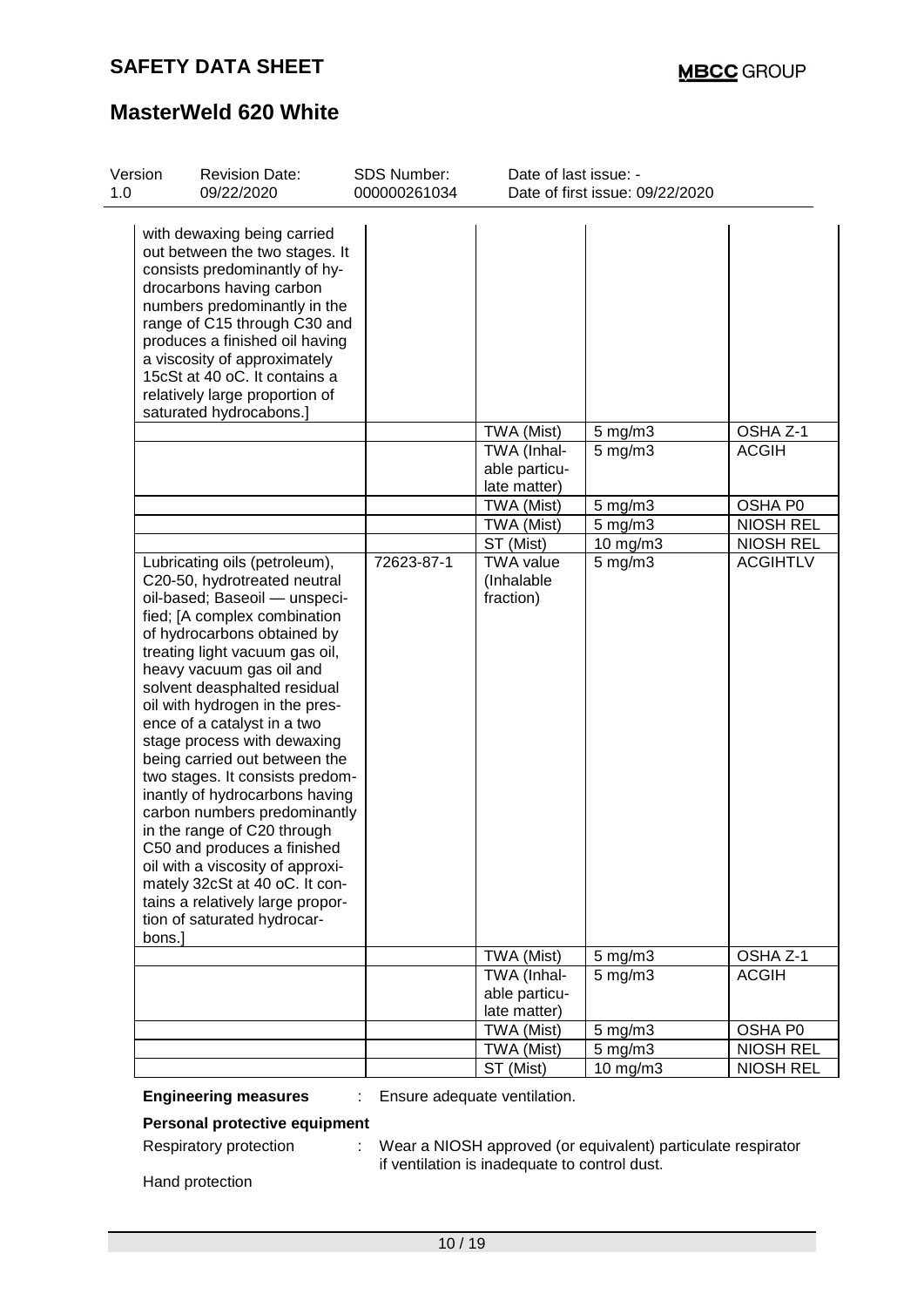# **MasterWeld 620 White**

| Version<br>1.0   | <b>Revision Date:</b><br>09/22/2020 | SDS Number:<br>000000261034                                                                                                                                                                                                                                                                                                    | Date of last issue: -<br>Date of first issue: 09/22/2020                                                                                                                                                                                                                                |  |  |  |  |
|------------------|-------------------------------------|--------------------------------------------------------------------------------------------------------------------------------------------------------------------------------------------------------------------------------------------------------------------------------------------------------------------------------|-----------------------------------------------------------------------------------------------------------------------------------------------------------------------------------------------------------------------------------------------------------------------------------------|--|--|--|--|
| Remarks          |                                     | : Chemical resistant protective gloves Manufacturer's direc-<br>tions for use should be observed because of great diversity of<br>types.                                                                                                                                                                                       |                                                                                                                                                                                                                                                                                         |  |  |  |  |
|                  | Eye protection                      |                                                                                                                                                                                                                                                                                                                                | Safety glasses with side-shields.                                                                                                                                                                                                                                                       |  |  |  |  |
|                  | Skin and body protection            |                                                                                                                                                                                                                                                                                                                                | Body protection must be chosen depending on activity and<br>possible exposure, e.g. head protection, apron, protective<br>boots, chemical-protection suit.                                                                                                                              |  |  |  |  |
|                  | Protective measures                 |                                                                                                                                                                                                                                                                                                                                | Avoid inhalation of dusts.<br>Wearing of closed work clothing is required additionally to the<br>stated personal protection equipment.<br>Avoid exposure - obtain special instructions before use.<br>Handle in accordance with good building materials hygiene<br>and safety practice. |  |  |  |  |
| Hygiene measures |                                     | When using, do not eat, drink or smoke.<br>Hands and/or face should be washed before breaks and at<br>the end of the shift.<br>At the end of the shift the skin should be cleaned and skin-<br>care agents applied.<br>Gloves must be inspected regularly and prior to each use.<br>Replace if necessary (e.g. pinhole leaks). |                                                                                                                                                                                                                                                                                         |  |  |  |  |

### **SECTION 9. PHYSICAL AND CHEMICAL PROPERTIES**

| Appearance                                            |                | paste                                |
|-------------------------------------------------------|----------------|--------------------------------------|
| Color                                                 |                | various colours                      |
| Odor                                                  | t.             | solvent                              |
| <b>Odor Threshold</b>                                 |                | No data available                    |
| рH                                                    |                | Not relevant of very low solubility  |
| Melting point                                         |                | No applicable information available. |
| Boiling point                                         |                | No applicable information available. |
| Flash point                                           | t              | does not flash                       |
| Evaporation rate                                      |                | No applicable information available. |
| Flammability (solid, gas)                             | t.             | Will not burn                        |
| Upper explosion limit / Upper :<br>flammability limit |                | No applicable information available. |
| Lower explosion limit / Lower<br>flammability limit   | $\mathbb{R}^n$ | No applicable information available. |
| Vapor pressure                                        | t              | No applicable information available. |
| Relative vapor density                                |                | Heavier than air.                    |
| Relative density                                      |                | 0.98                                 |
|                                                       |                |                                      |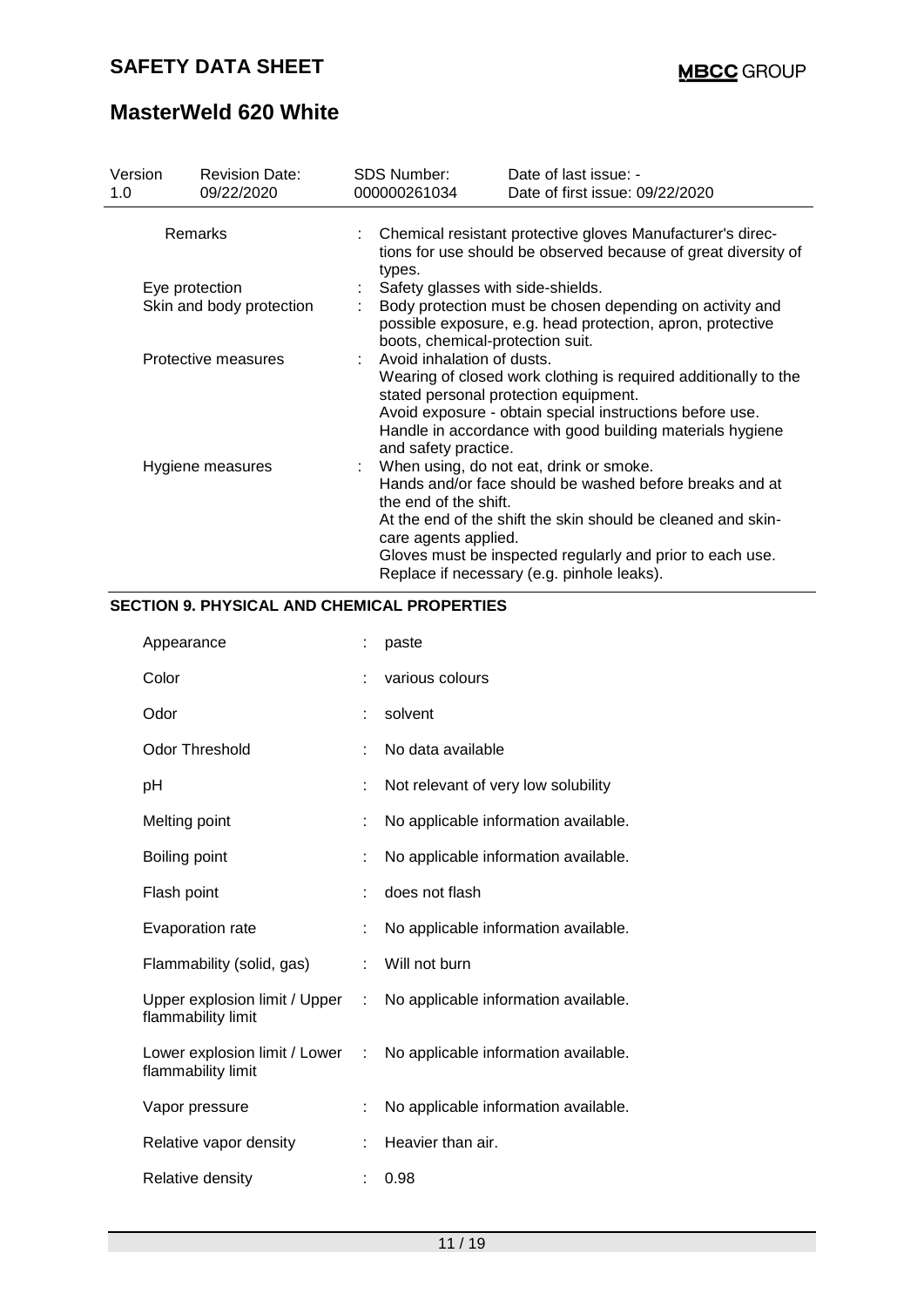# **MasterWeld 620 White**

| Version<br>1.0 |                                     | <b>Revision Date:</b><br>09/22/2020 |   | <b>SDS Number:</b><br>000000261034   | Date of last issue: -<br>Date of first issue: 09/22/2020 |  |  |  |
|----------------|-------------------------------------|-------------------------------------|---|--------------------------------------|----------------------------------------------------------|--|--|--|
|                | Density                             |                                     |   |                                      | approx. 8.15 lb/USg (68 °F / 20 °C)                      |  |  |  |
|                | Solubility(ies)<br>Water solubility |                                     |   | slightly soluble                     |                                                          |  |  |  |
|                | Solubility in other solvents        |                                     | ÷ | No applicable information available. |                                                          |  |  |  |
|                |                                     | Partition coefficient: n-           |   | not applicable for mixtures          |                                                          |  |  |  |
|                | octanol/water                       | Decomposition temperature           | ÷ | scribed/indicated.                   | No decomposition if stored and handled as pre-           |  |  |  |
|                | Viscosity                           | Viscosity, dynamic                  |   | not applicable                       |                                                          |  |  |  |
|                |                                     | Viscosity, kinematic                |   | not applicable                       |                                                          |  |  |  |
|                |                                     | Self-heating substances             |   | No data available                    |                                                          |  |  |  |
|                |                                     | Sublimation point                   |   |                                      | No applicable information available.                     |  |  |  |
|                |                                     | Molecular weight                    |   | No data available                    |                                                          |  |  |  |

#### **SECTION 10. STABILITY AND REACTIVITY**

| Reactivity<br>Chemical stability<br>Possibility of hazardous reac-                   | : No hazardous reactions if stored and handled as pre-<br>scribed/indicated.<br>: The product is stable if stored and handled as pre-<br>scribed/indicated.<br>: The product is stable if stored and handled as pre- |
|--------------------------------------------------------------------------------------|----------------------------------------------------------------------------------------------------------------------------------------------------------------------------------------------------------------------|
| tions                                                                                | scribed/indicated.                                                                                                                                                                                                   |
| Conditions to avoid<br>Incompatible materials<br>Hazardous decomposition<br>products | : See SDS section 7 - Handling and storage.<br>: Oxidizing agents<br>: carbon oxides                                                                                                                                 |

#### **SECTION 11. TOXICOLOGICAL INFORMATION**

#### **Acute toxicity**

Not classified based on available information.

| <b>Product:</b>           |                                                 |
|---------------------------|-------------------------------------------------|
| Acute oral toxicity       | Remarks: No applicable information available.   |
| Acute inhalation toxicity | : Remarks: No applicable information available. |
| Acute dermal toxicity     | : Remarks: No applicable information available. |
|                           |                                                 |

### **Skin corrosion/irritation**

Causes skin irritation.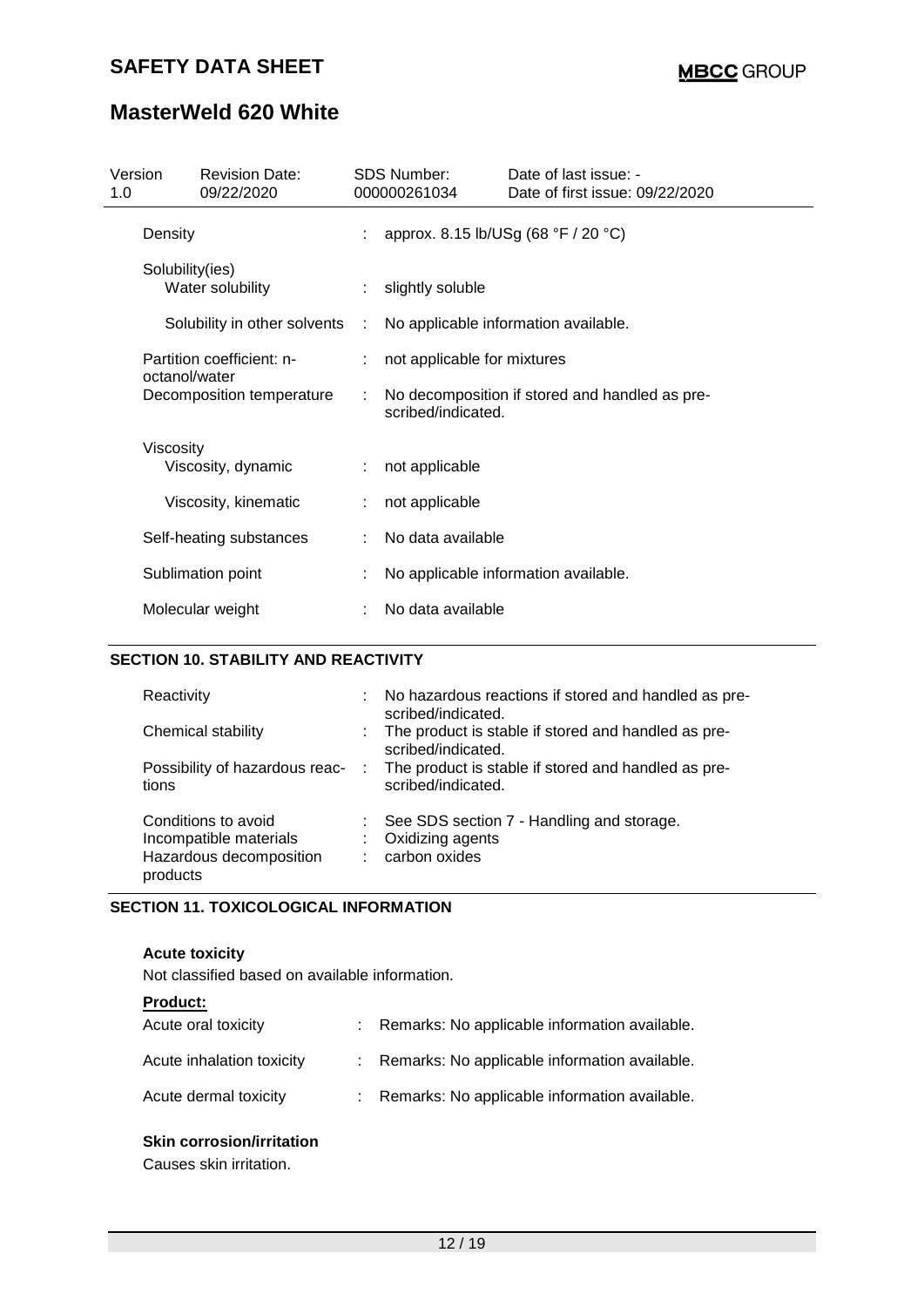| Version<br>1.0 |                          | <b>Revision Date:</b><br>09/22/2020                                                |   | <b>SDS Number:</b><br>000000261034    | Date of last issue: -<br>Date of first issue: 09/22/2020                                                                                                                                  |
|----------------|--------------------------|------------------------------------------------------------------------------------|---|---------------------------------------|-------------------------------------------------------------------------------------------------------------------------------------------------------------------------------------------|
|                |                          | Serious eye damage/eye irritation                                                  |   |                                       |                                                                                                                                                                                           |
|                |                          | Causes eye irritation.                                                             |   |                                       |                                                                                                                                                                                           |
|                |                          | Respiratory or skin sensitization                                                  |   |                                       |                                                                                                                                                                                           |
|                |                          | <b>Skin sensitization</b><br>Not classified based on available information.        |   |                                       |                                                                                                                                                                                           |
|                |                          | <b>Respiratory sensitization</b><br>Not classified based on available information. |   |                                       |                                                                                                                                                                                           |
|                |                          | <b>Germ cell mutagenicity</b><br>Not classified based on available information.    |   |                                       |                                                                                                                                                                                           |
|                |                          | Carcinogenicity<br>May cause cancer.                                               |   |                                       |                                                                                                                                                                                           |
|                |                          | <b>Reproductive toxicity</b><br>Not classified based on available information.     |   |                                       |                                                                                                                                                                                           |
|                |                          | <b>STOT-single exposure</b><br>May cause respiratory irritation.                   |   |                                       |                                                                                                                                                                                           |
|                |                          | <b>STOT-repeated exposure</b><br>Not classified based on available information.    |   |                                       |                                                                                                                                                                                           |
|                |                          | <b>Aspiration toxicity</b><br>Not classified based on available information.       |   |                                       |                                                                                                                                                                                           |
|                | <b>Product:</b>          |                                                                                    |   |                                       |                                                                                                                                                                                           |
|                |                          | No aspiration hazard expected.                                                     |   |                                       |                                                                                                                                                                                           |
|                |                          | <b>Further information</b>                                                         |   |                                       |                                                                                                                                                                                           |
|                | <b>Product:</b>          |                                                                                    |   |                                       |                                                                                                                                                                                           |
|                | Remarks                  |                                                                                    |   | components.                           | Health injuries are not known or expected under normal use.<br>The product has not been tested. The statements on toxicolo-<br>gy have been derived from the properties of the individual |
|                |                          | <b>SECTION 12. ECOLOGICAL INFORMATION</b>                                          |   |                                       |                                                                                                                                                                                           |
|                | <b>Ecotoxicity</b>       | No data available                                                                  |   |                                       |                                                                                                                                                                                           |
|                |                          | <b>Persistence and degradability</b><br>No data available                          |   |                                       |                                                                                                                                                                                           |
|                |                          | <b>Bioaccumulative potential</b>                                                   |   |                                       |                                                                                                                                                                                           |
|                |                          | Components:                                                                        |   |                                       |                                                                                                                                                                                           |
|                | xylene:<br>octanol/water | Partition coefficient: n-                                                          | ÷ | Method: other (calculated)<br>GLP: no | log Pow: 3.12 - 3.20 (77 °F / 25 °C)                                                                                                                                                      |
|                |                          |                                                                                    |   | 13/19                                 |                                                                                                                                                                                           |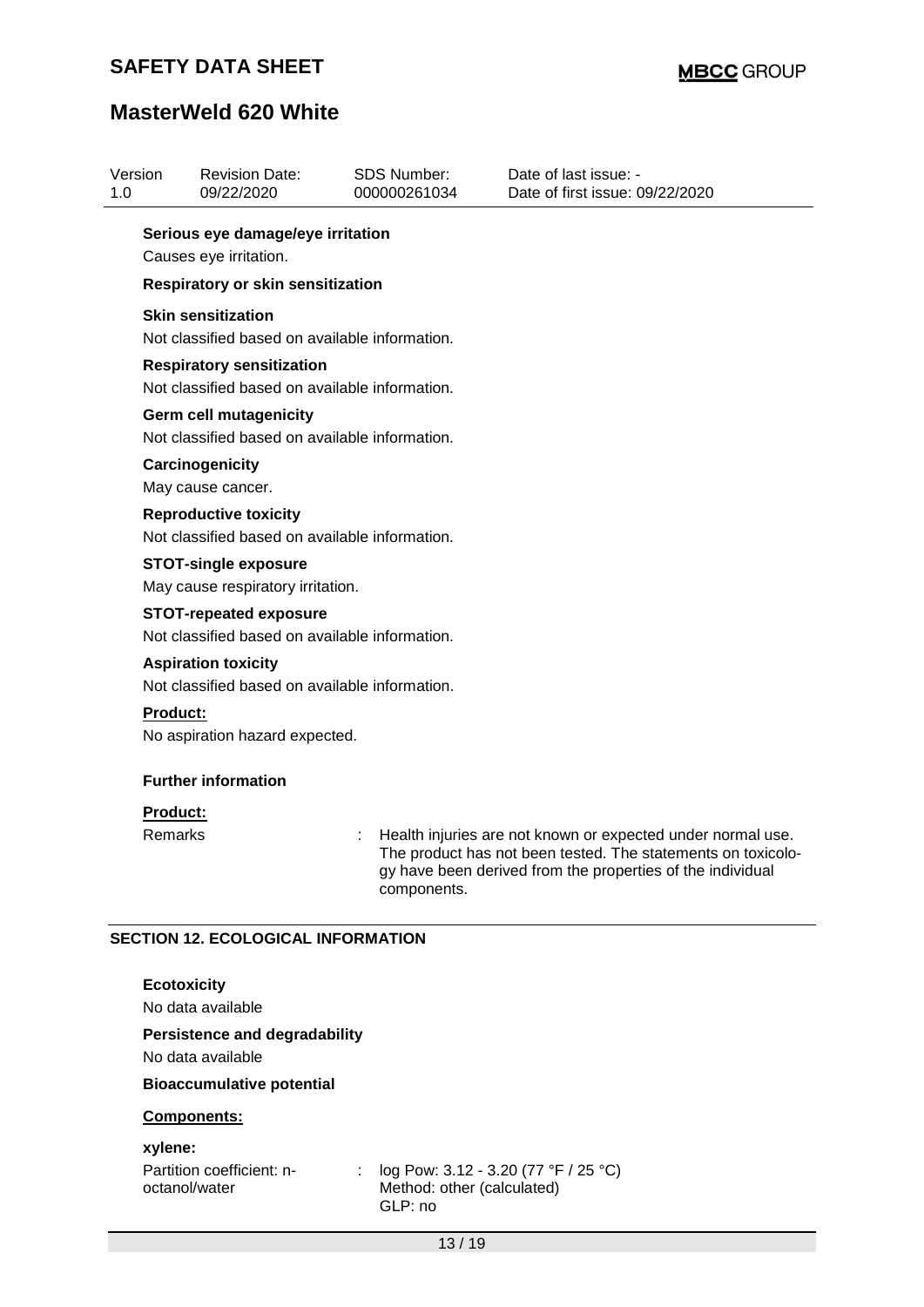| Version<br>1.0 |               | <b>Revision Date:</b><br>09/22/2020                                                           |    | <b>SDS Number:</b><br>000000261034                                                                                   | Date of last issue: -<br>Date of first issue: 09/22/2020                                                                                                                                                                                                                                                                                                                                                                                                                                                                                                                                                |
|----------------|---------------|-----------------------------------------------------------------------------------------------|----|----------------------------------------------------------------------------------------------------------------------|---------------------------------------------------------------------------------------------------------------------------------------------------------------------------------------------------------------------------------------------------------------------------------------------------------------------------------------------------------------------------------------------------------------------------------------------------------------------------------------------------------------------------------------------------------------------------------------------------------|
|                |               |                                                                                               |    | literature.                                                                                                          | Remarks: Information taken from reference works and the                                                                                                                                                                                                                                                                                                                                                                                                                                                                                                                                                 |
|                |               | ethylbenzene:                                                                                 |    |                                                                                                                      |                                                                                                                                                                                                                                                                                                                                                                                                                                                                                                                                                                                                         |
|                | octanol/water | Partition coefficient: n-                                                                     |    | : Pow: 4,170 (68 °F / 20 °C)<br>log Pow: 3.6 (68 °F / 20 °C)<br>pH: 7.8<br>Method: Partition coefficient<br>GLP: yes |                                                                                                                                                                                                                                                                                                                                                                                                                                                                                                                                                                                                         |
|                |               | <b>Titanium dioxide:</b>                                                                      |    |                                                                                                                      |                                                                                                                                                                                                                                                                                                                                                                                                                                                                                                                                                                                                         |
|                | octanol/water | Partition coefficient: n-                                                                     |    | Remarks: not applicable                                                                                              |                                                                                                                                                                                                                                                                                                                                                                                                                                                                                                                                                                                                         |
|                |               | Silicon dioxide:                                                                              |    |                                                                                                                      |                                                                                                                                                                                                                                                                                                                                                                                                                                                                                                                                                                                                         |
|                | octanol/water | Partition coefficient: n-                                                                     | ÷. | Remarks: not applicable                                                                                              |                                                                                                                                                                                                                                                                                                                                                                                                                                                                                                                                                                                                         |
|                | octanol/water | large proportion of saturated hydrocarbons.]:<br>Partition coefficient: n-                    | ÷  | log Pow: 7.868<br>Method: other (calculated)                                                                         | Lubricating oils (petroleum), C20-50, hydrotreated neutral oil-based; Baseoil — unspecified; [A<br>complex combination of hydrocarbons obtained by treating light vacuum gas oil, heavy vacuum<br>gas oil and solvent deasphalted residual oil with hydrogen in the presence of a catalyst in a two<br>stage process with dewaxing being carried out between the two stages. It consists predominantly<br>of hydrocarbons having carbon numbers predominantly in the range of C20 through C50 and<br>produces a finished oil with a viscosity of approximately 32cSt at 40 oC. It contains a relatively |
|                | octanol/water | Partition coefficient: n-                                                                     |    | Pow: $> 3.5$                                                                                                         | Distillates (petroleum), hydrotreated light paraffinic; Baseoil — unspecified; [A complex combina-<br>tion of hydrocarbons obtained by treating a petroleum fraction with hydrogen in the presence of a<br>catalyst. It consists of hydrocarbons having carbon numbers predominantly in the range of C15<br>through C30 and produces a finished oil with a viscosity of less than 100 SUS at 100 oF (19cSt at<br>40 oC). It contains a relatively large proportion of saturated hydrocarbons.]:                                                                                                         |
|                | octanol/water | tains a relatively large proportion of saturated hydrocarbons.]:<br>Partition coefficient: n- | ÷. | log Pow: approx. $7 - 25$<br>Method: other (calculated)                                                              | Distillates (petroleum), hydrotreated heavy paraffinic; Baseoil — unspecified; [A complex combi-<br>nation of hydrocarbons obtained by treating a petroleum fraction with hydrogen in the presence of<br>a catalyst. It consists of hydrocarbons having carbon numbers predominantly in the range of C20<br>through C50 and produces a finished oil of at least 100 SUS at 100oF (19cSt at 40 oC). It con-                                                                                                                                                                                              |
|                |               | Partition coefficient: n-                                                                     |    | : Remarks: No data available.                                                                                        | Distillates (petroleum), hydrotreated middle; Gasoil — unspecified; [A complex combination of<br>hydrocarbons obtained by treating a petroleum fraction with hydrogen in the presence of a cata-<br>lyst. It consists of hydrocarbons having carbon numbers predominantly in the range of C11<br>through C25 and boiling in the range of approximately; 205oC to 400oC (401 oF to 752 oF).]:                                                                                                                                                                                                            |
|                | octanol/water |                                                                                               |    |                                                                                                                      |                                                                                                                                                                                                                                                                                                                                                                                                                                                                                                                                                                                                         |

### **bis(2,2,6,6-tetramethyl-4-piperidyl)sebacate:**

Partition coefficient: n- : log Pow: 0.35 (77 °F / 25 °C)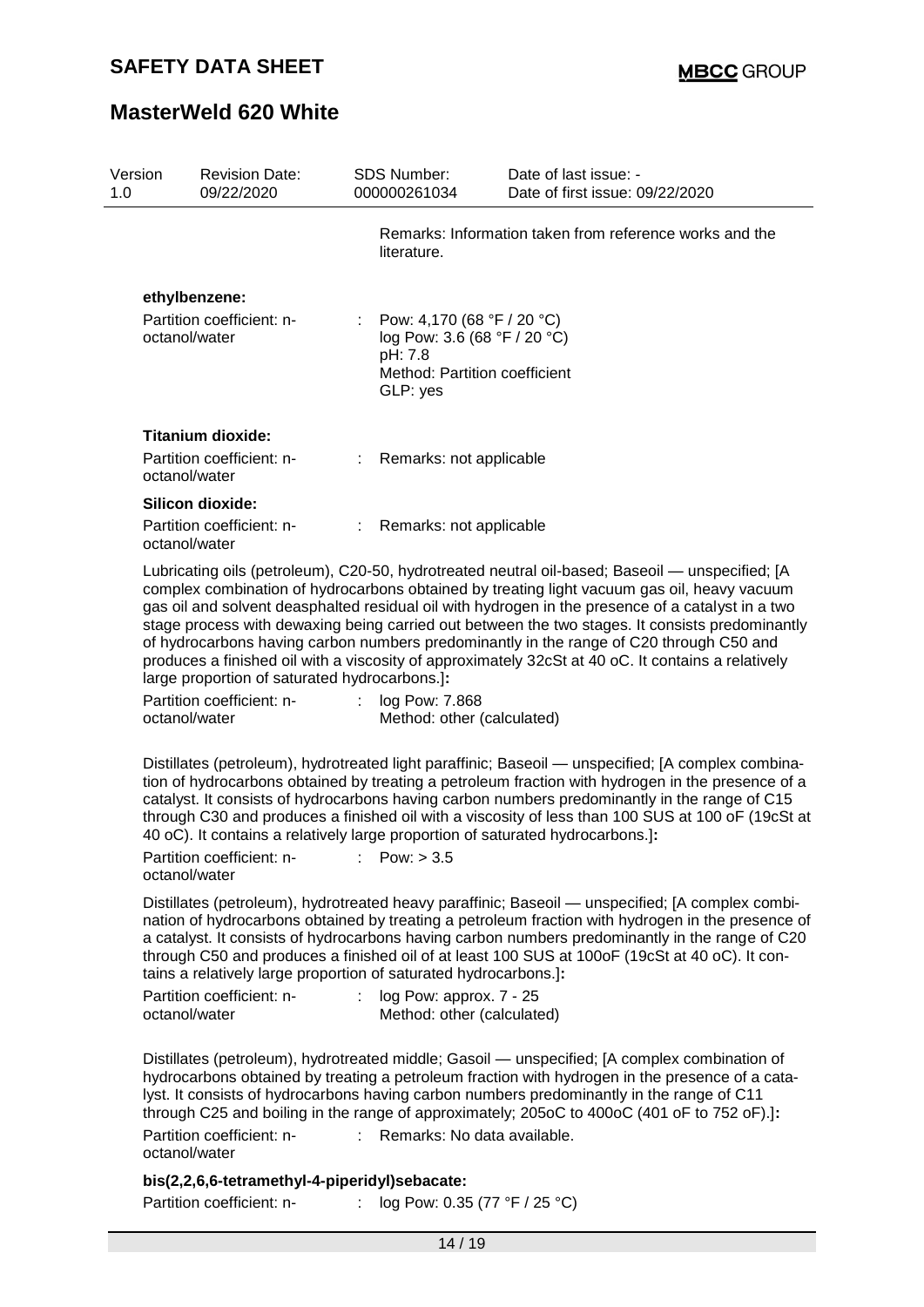| Version<br>1.0        | <b>Revision Date:</b><br>09/22/2020          |    | <b>SDS Number:</b><br>000000261034                                              | Date of last issue: -<br>Date of first issue: 09/22/2020                                                                                                                                     |  |
|-----------------------|----------------------------------------------|----|---------------------------------------------------------------------------------|----------------------------------------------------------------------------------------------------------------------------------------------------------------------------------------------|--|
| octanol/water         |                                              |    | pH: 7<br>Method: Partition coefficient (n-octanol/water), Shake-flask<br>method |                                                                                                                                                                                              |  |
|                       | <b>Mobility in soil</b><br>No data available |    |                                                                                 |                                                                                                                                                                                              |  |
| Other adverse effects |                                              |    |                                                                                 |                                                                                                                                                                                              |  |
| <b>Product:</b>       |                                              |    |                                                                                 |                                                                                                                                                                                              |  |
| mation                | Additional ecological infor-                 | ÷. | harmful to aquatic organisms.<br>components.                                    | There is a high probability that the product is not acutely<br>The product has not been tested. The statements on ecotoxi-<br>cology have been derived from the properties of the individual |  |

#### **SECTION 13. DISPOSAL CONSIDERATIONS**

| <b>Disposal methods</b> |                                                                                                                                                  |
|-------------------------|--------------------------------------------------------------------------------------------------------------------------------------------------|
| Waste from residues     | Dispose of in accordance with national, state and local regula-<br>tions.                                                                        |
|                         | Do not discharge into drains/surface waters/groundwater.<br>Do not contaminate ponds, waterways or ditches with chemi-<br>cal or used container. |
| Contaminated packaging  | Contaminated packaging should be emptied as far as possible<br>and disposed of in the same manner as the sub-<br>stance/product.                 |

#### **SECTION 14. TRANSPORT INFORMATION**

#### **International Regulations**

#### **UNRTDG**

Not regulated as a dangerous good

#### **IATA-DGR**

Not regulated as a dangerous good

#### **IMDG-Code**

Not regulated as a dangerous good

# **Transport in bulk according to Annex II of MARPOL 73/78 and the IBC Code**

Not applicable for product as supplied.

### **Domestic regulation**

#### **49 CFR**

Not regulated as a dangerous good

#### **SECTION 15. REGULATORY INFORMATION**

**SARA 313** : The following components are subject to reporting levels established by SARA Title III, Section 313: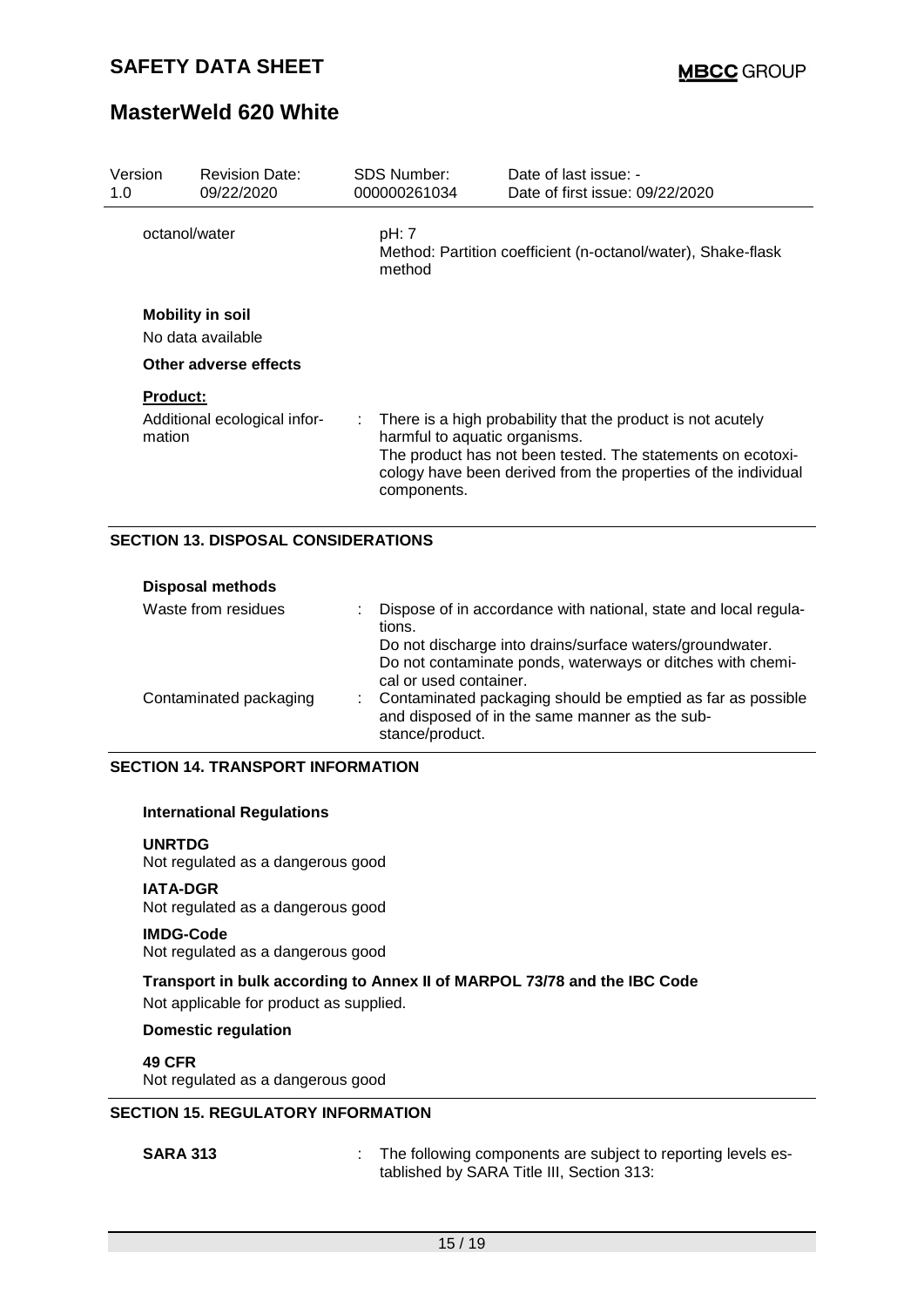| Version<br>1.0 | <b>Revision Date:</b><br>09/22/2020                                                                                                                                                                                                                                                                                                                                                                                                                                                                | <b>SDS Number:</b><br>000000261034 | Date of last issue: -<br>Date of first issue: 09/22/2020                                                  |                |  |
|----------------|----------------------------------------------------------------------------------------------------------------------------------------------------------------------------------------------------------------------------------------------------------------------------------------------------------------------------------------------------------------------------------------------------------------------------------------------------------------------------------------------------|------------------------------------|-----------------------------------------------------------------------------------------------------------|----------------|--|
|                |                                                                                                                                                                                                                                                                                                                                                                                                                                                                                                    | xylene                             | 1330-20-7                                                                                                 |                |  |
|                |                                                                                                                                                                                                                                                                                                                                                                                                                                                                                                    |                                    | The following components are subject to reporting levels es-<br>tablished by SARA Title III, Section 313: |                |  |
|                |                                                                                                                                                                                                                                                                                                                                                                                                                                                                                                    | ethylbenzene                       | $100 - 41 - 4$                                                                                            |                |  |
|                | <b>US State Regulations</b>                                                                                                                                                                                                                                                                                                                                                                                                                                                                        |                                    |                                                                                                           |                |  |
|                | Pennsylvania Right To Know                                                                                                                                                                                                                                                                                                                                                                                                                                                                         |                                    |                                                                                                           |                |  |
|                | ethylbenzene                                                                                                                                                                                                                                                                                                                                                                                                                                                                                       |                                    |                                                                                                           | $100 - 41 - 4$ |  |
|                | xylene                                                                                                                                                                                                                                                                                                                                                                                                                                                                                             |                                    |                                                                                                           | 1330-20-7      |  |
|                | Silicon dioxide                                                                                                                                                                                                                                                                                                                                                                                                                                                                                    |                                    |                                                                                                           | 7631-86-9      |  |
|                | Titanium dioxide                                                                                                                                                                                                                                                                                                                                                                                                                                                                                   |                                    |                                                                                                           | 13463-67-7     |  |
|                | <b>New Jersey Right To Know</b>                                                                                                                                                                                                                                                                                                                                                                                                                                                                    |                                    |                                                                                                           |                |  |
|                | ethylbenzene                                                                                                                                                                                                                                                                                                                                                                                                                                                                                       |                                    |                                                                                                           | $100 - 41 - 4$ |  |
|                | xylene                                                                                                                                                                                                                                                                                                                                                                                                                                                                                             |                                    |                                                                                                           | 1330-20-7      |  |
|                | Titanium dioxide                                                                                                                                                                                                                                                                                                                                                                                                                                                                                   |                                    |                                                                                                           | 13463-67-7     |  |
|                | Distillates (petroleum), hydrotreated heavy paraffinic; Baseoil<br>64742-54-7<br>- unspecified; [A complex combination of hydrocarbons ob-<br>tained by treating a petroleum fraction with hydrogen in the<br>presence of a catalyst. It consists of hydrocarbons having<br>carbon numbers predominantly in the range of C20 through<br>C50 and produces a finished oil of at least 100 SUS at 100oF<br>(19cSt at 40 oC). It contains a relatively large proportion of<br>saturated hydrocarbons.] |                                    |                                                                                                           |                |  |

#### **California Prop. 65**

WARNING: This product can expose you to chemicals including ethylbenzene, which is/are known to the State of California to cause cancer, and ethyleneglycol, which is/are known to the State of California to cause birth defects or other reproductive harm. For more information go to www.P65Warnings.ca.gov.

#### **The ingredients of this product are reported in the following inventories:**

| <b>TSCA</b> | On the inventory, or in compliance with the inventory |  |  |
|-------------|-------------------------------------------------------|--|--|
|             |                                                       |  |  |

#### **SECTION 16. OTHER INFORMATION**

**Further information**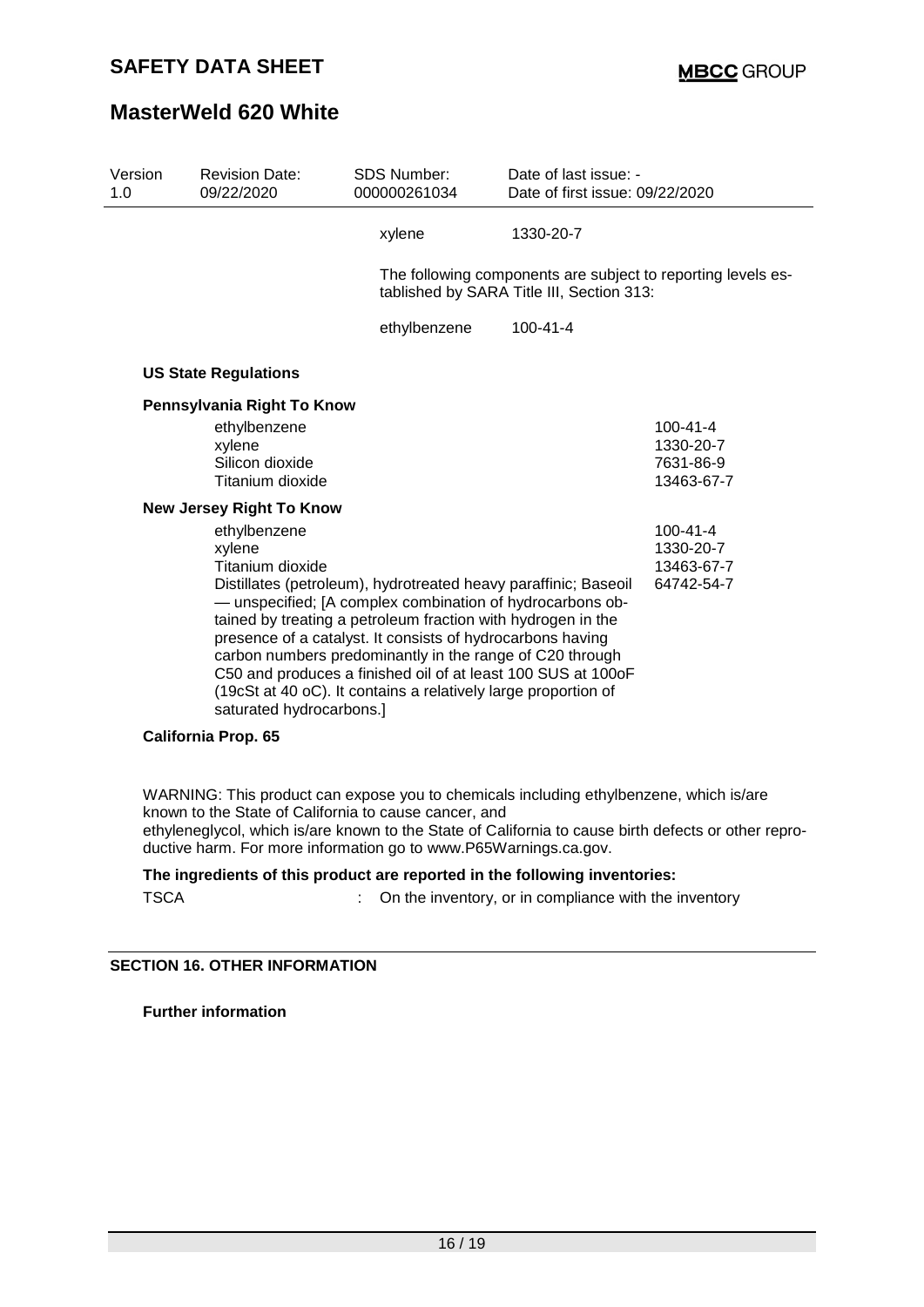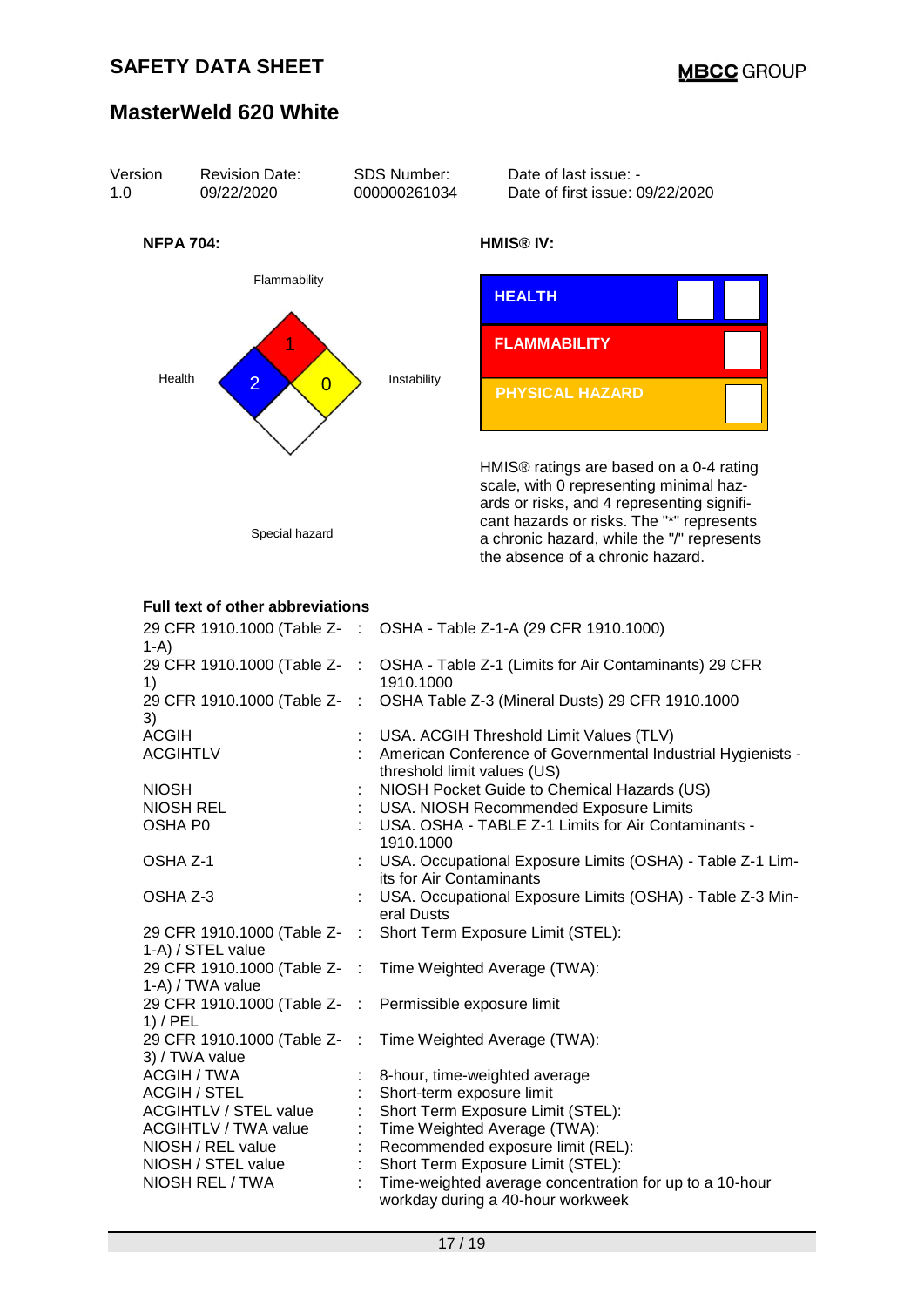| Version<br>1.0 | <b>Revision Date:</b><br>09/22/2020 | <b>SDS Number:</b><br>000000261034 | Date of last issue: -<br>Date of first issue: 09/22/2020    |  |
|----------------|-------------------------------------|------------------------------------|-------------------------------------------------------------|--|
|                | NIOSH REL / ST                      | at any time during a workday       | : STEL - 15-minute TWA exposure that should not be exceeded |  |
| OSHA PO / TWA  |                                     | : 8-hour time weighted average     |                                                             |  |
| OSHA PO / STEL |                                     | : Short-term exposure limit        |                                                             |  |
| OSHA Z-1 / TWA |                                     | 8-hour time weighted average       |                                                             |  |
| OSHA Z-3 / TWA |                                     | : 8-hour time weighted average     |                                                             |  |

AICS - Australian Inventory of Chemical Substances; ASTM - American Society for the Testing of Materials; bw - Body weight; CERCLA - Comprehensive Environmental Response, Compensation, and Liability Act; CMR - Carcinogen, Mutagen or Reproductive Toxicant; DIN - Standard of the German Institute for Standardisation; DOT - Department of Transportation; DSL - Domestic Substances List (Canada); ECx - Concentration associated with x% response; EHS - Extremely Hazardous Substance; ELx - Loading rate associated with x% response; EmS - Emergency Schedule; ENCS - Existing and New Chemical Substances (Japan); ErCx - Concentration associated with x% growth rate response; ERG - Emergency Response Guide; GHS - Globally Harmonized System; GLP - Good Laboratory Practice; HMIS - Hazardous Materials Identification System; IARC - International Agency for Research on Cancer; IATA - International Air Transport Association; IBC - International Code for the Construction and Equipment of Ships carrying Dangerous Chemicals in Bulk; IC50 - Half maximal inhibitory concentration; ICAO - International Civil Aviation Organization; IECSC - Inventory of Existing Chemical Substances in China; IMDG - International Maritime Dangerous Goods; IMO - International Maritime Organization; ISHL - Industrial Safety and Health Law (Japan); ISO - International Organisation for Standardization; KECI - Korea Existing Chemicals Inventory; LC50 - Lethal Concentration to 50 % of a test population; LD50 - Lethal Dose to 50% of a test population (Median Lethal Dose); MARPOL - International Convention for the Prevention of Pollution from Ships; MSHA - Mine Safety and Health Administration; n.o.s. - Not Otherwise Specified; NFPA - National Fire Protection Association; NO(A)EC - No Observed (Adverse) Effect Concentration; NO(A)EL - No Observed (Adverse) Effect Level; NOELR - No Observable Effect Loading Rate; NTP - National Toxicology Program; NZIoC - New Zealand Inventory of Chemicals; OECD - Organization for Economic Co-operation and Development; OPPTS - Office of Chemical Safety and Pollution Prevention; PBT - Persistent, Bioaccumulative and Toxic substance; PICCS - Philippines Inventory of Chemicals and Chemical Substances; (Q)SAR - (Quantitative) Structure Activity Relationship; RCRA - Resource Conservation and Recovery Act; REACH - Regulation (EC) No 1907/2006 of the European Parliament and of the Council concerning the Registration, Evaluation, Authorisation and Restriction of Chemicals; RQ - Reportable Quantity; SADT - Self-Accelerating Decomposition Temperature; SARA - Superfund Amendments and Reauthorization Act; SDS - Safety Data Sheet; TCSI - Taiwan Chemical Substance Inventory; TSCA - Toxic Substances Control Act (United States); UN - United Nations; UNRTDG - United Nations Recommendations on the Transport of Dangerous Goods; vPvB - Very Persistent and Very Bioaccumulative

Revision Date : 09/22/2020

We support worldwide Responsible Care® initiatives. We value the health and safety of our employees, customers, suppliers and neighbors, and the protection of the environment. Our commitment to Responsible Care is integral to conducting our business and operating our facilities in a safe and environmentally responsible fashion, supporting our customers and suppliers in ensuring the safe and environmentally sound handling of our products, and minimizing the impact of our operations on society and the environment during production, storage, transport, use and disposal of our products.

IMPORTANT: WHILE THE DESCRIPTIONS, DESIGNS, DATA AND INFORMATION CONTAINED HEREIN ARE PRESENTED IN GOOD FAITH AND BELIEVED TO BE ACCURATE